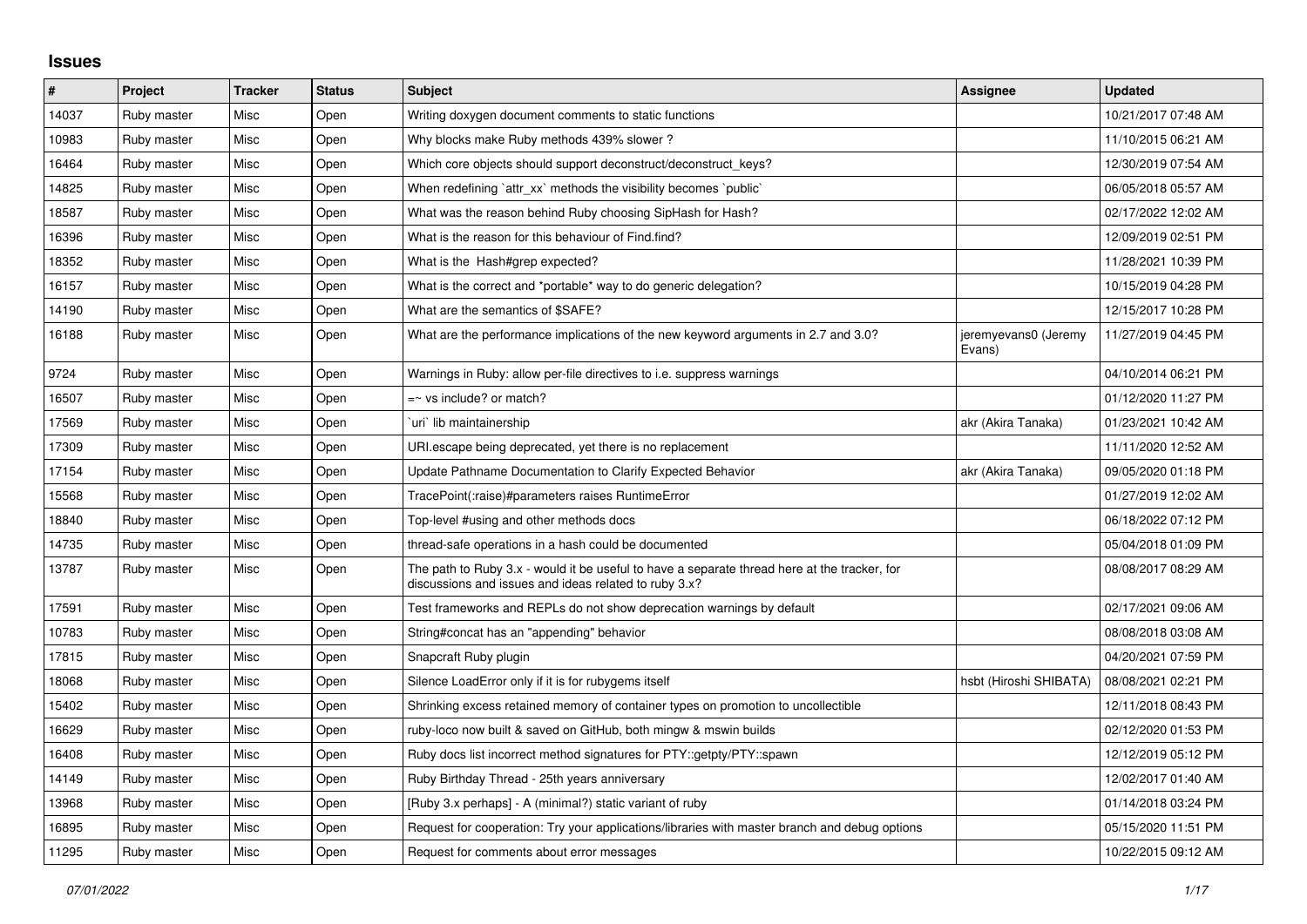| #     | Project     | <b>Tracker</b> | <b>Status</b> | Subject                                                                                                                            | Assignee                     | <b>Updated</b>      |
|-------|-------------|----------------|---------------|------------------------------------------------------------------------------------------------------------------------------------|------------------------------|---------------------|
| 10541 | Ruby master | Misc           | Open          | Remove shorthand string interpolation syntax                                                                                       | matz (Yukihiro<br>Matsumoto) | 10/08/2015 05:44 PM |
| 15802 | Ruby master | Misc           | Open          | Reduce the minimum string buffer size from 127 to 63 bytes                                                                         | ko1 (Koichi Sasada)          | 07/30/2019 04:04 AM |
| 17053 | Ruby master | Misc           | Open          | RDoc for Hash Keys                                                                                                                 |                              | 07/28/2020 01:21 AM |
| 14692 | Ruby master | Misc           | Open          | Question: Ruby stdlib's Option Parser                                                                                              | nobu (Nobuyoshi<br>Nakada)   | 04/22/2018 05:53 AM |
| 18420 | Ruby master | Misc           | Open          | Question about how to handle IO.pipe reader and writer when forking                                                                |                              | 12/22/2021 12:04 AM |
| 18761 | Ruby master | Misc           | Open          | provide an example wasm project                                                                                                    | katei (Yuta Saito)           | 05/23/2022 11:01 AM |
| 13804 | Ruby master | Misc           | Open          | Protected methods cannot be overridden                                                                                             |                              | 08/10/2017 09:41 PM |
| 18150 | Ruby master | Misc           | Open          | Proposal: Deprecate leading zero syntax to declare octals, since it's extremely confusing (and<br>Python 3 removed it too)         |                              | 09/04/2021 03:21 AM |
| 17565 | Ruby master | Misc           | Open          | Prefer use of access(2) in rb_file_load_ok() to check for existence of require'd files                                             |                              | 01/21/2021 08:52 PM |
| 16487 | Ruby master | Misc           | Open          | Potential for SIMD usage in ruby-core                                                                                              |                              | 01/16/2020 05:25 AM |
| 17586 | Ruby master | Misc           | Open          | Please run Windows CI in all std-lib repos                                                                                         |                              | 01/28/2021 02:34 PM |
| 10628 | Ruby master | Misc           | Open          | Peformance of URI module                                                                                                           | naruse (Yui NARUSE)          | 12/26/2014 04:08 PM |
| 13634 | Ruby master | Misc           | Open          | NilClass is lying about respond_to?(:clone)                                                                                        |                              | 06/06/2017 08:27 AM |
| 16114 | Ruby master | Misc           | Open          | Naming of "beginless range"                                                                                                        |                              | 10/08/2019 03:06 PM |
| 16267 | Ruby master | Misc           | Open          | MinGW CI - add to Actions?                                                                                                         |                              | 10/21/2019 01:10 AM |
| 18888 | Ruby master | Misc           | Open          | Migrate ruby-lang.org mail services to Google Domains and Google Workspace                                                         |                              | 06/30/2022 09:14 PM |
| 14770 | Ruby master | Misc           | Open          | [META] DevelopersMeeting                                                                                                           |                              | 05/17/2018 12:28 PM |
| 15007 | Ruby master | Misc           | Open          | Let all Init xxx and extension APIs frequently called from init code paths be considered cold                                      | naruse (Yui NARUSE)          | 12/06/2018 11:05 AM |
| 16160 | Ruby master | Misc           | Open          | Lazy init thread local storage                                                                                                     |                              | 09/22/2019 01:55 AM |
| 18725 | Ruby master | Misc           | Open          | IO#write and IO#wait_writable block for write pipe if read pipe is closed in other thread on<br>OpenBSD                            |                              | 04/13/2022 11:20 PM |
| 10513 | Ruby master | Misc           | Open          | instance_eval yields the receiver, but is documented to yield no arguments                                                         | zzak (Zachary Scott)         | 11/14/2014 10:29 PM |
| 12751 | Ruby master | Misc           | Open          | Incompatibility of Ruby 3                                                                                                          |                              | 09/14/2016 12:48 PM |
| 15744 | Ruby master | Misc           | Open          | Improvement needed to documentation of 'Literals'                                                                                  |                              | 06/24/2019 02:27 AM |
| 17199 | Ruby master | Misc           | Open          | id outputed by inspect and to s output does not allow to find actual object_id and vice-versa                                      |                              | 10/20/2020 09:35 PM |
| 16436 | Ruby master | Misc           | Open          | hash missing #last method, make it not so consistent (it has #first)                                                               |                              | 01/06/2021 09:47 AM |
| 15431 | Ruby master | Misc           | Open          | Hashes and arrays should not require commas to seperate values when using new lines                                                |                              | 12/18/2018 11:05 AM |
| 10312 | Ruby master | Misc           | Open          | Give people more control over how the ruby parser sees code and lexical code elements<br>(valid/invalid - toggle options) + macros |                              | 01/20/2016 05:14 PM |
| 15136 | Ruby master | Misc           | Open          | Fix - Wparentheses warnings                                                                                                        |                              | 09/20/2018 09:41 AM |
| 18082 | Ruby master | Misc           | Open          | FileUtils.remove_entry_secure has inconsistent document                                                                            |                              | 08/17/2021 04:26 PM |
| 13209 | Ruby master | Misc           | Open          | fact.rb in ruby/sample variations                                                                                                  |                              | 02/14/2017 12:10 AM |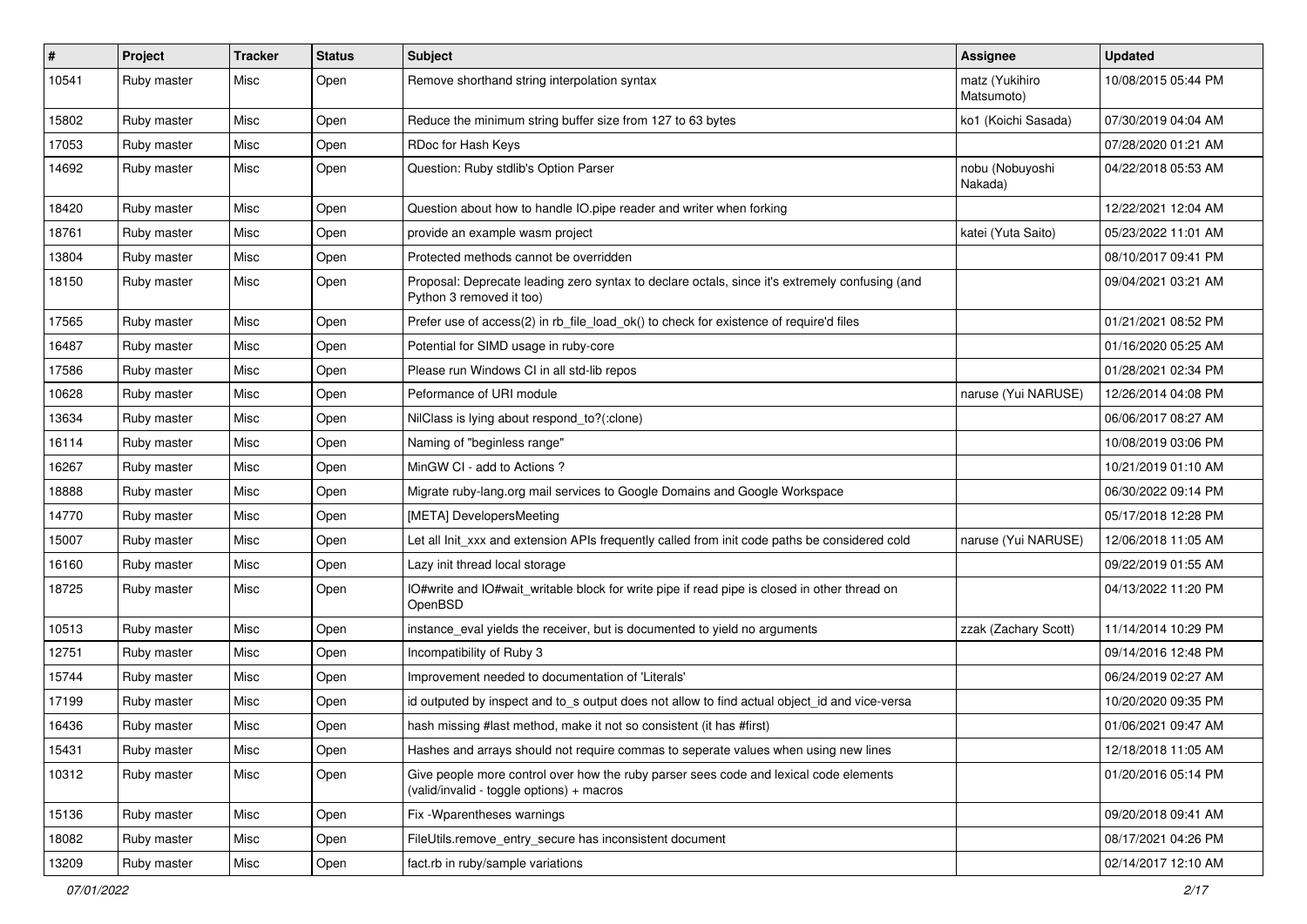| #     | Project     | <b>Tracker</b> | <b>Status</b> | Subject                                                                                                                             | Assignee                     | <b>Updated</b>      |
|-------|-------------|----------------|---------------|-------------------------------------------------------------------------------------------------------------------------------------|------------------------------|---------------------|
| 11355 | Ruby master | Misc           | Open          | Exceptions inheriting from Timeout:: Error should behave the same way                                                               |                              | 07/15/2015 04:59 PM |
| 17174 | Ruby master | Misc           | Open          | "Error relocating, symbol not found" error when compiling a native extension on Alpine with Ruby<br>$>=2.4$                         |                              | 10/06/2020 11:19 AM |
| 10424 | Ruby master | Misc           | Open          | Error message when sorting NaN                                                                                                      |                              | 10/25/2014 02:13 PM |
| 16235 | Ruby master | Misc           | Open          | ENV assoc spec test does not test invalid name                                                                                      |                              | 10/05/2019 10:53 PM |
| 17637 | Ruby master | Misc           | Open          | Endless ranges with `nil` boundary weird behavior                                                                                   |                              | 02/19/2021 07:57 AM |
| 15510 | Ruby master | Misc           | Open          | Easter egg in Thread.handle_interrupt                                                                                               |                              | 01/05/2019 11:53 PM |
| 11783 | Ruby master | Misc           | Open          | Do you have any idea if you have a budgets?                                                                                         |                              | 05/16/2019 09:06 PM |
| 16659 | Ruby master | Misc           | Open          | Documentation on Regexp missing for absence pattern (?~pat)                                                                         |                              | 02/27/2020 04:16 PM |
| 15654 | Ruby master | Misc           | Open          | Documentation for Complex is wrong or misleading                                                                                    |                              | 03/11/2019 11:55 AM |
| 15249 | Ruby master | Misc           | Open          | Documentation for attr accessor and attr reader should be corrected                                                                 |                              | 10/23/2018 08:09 PM |
| 14673 | Ruby master | Misc           | Open          | Documentation for `Array#drop` / `drop_while` unclear in regard to modification                                                     |                              | 04/10/2018 09:51 AM |
| 12595 | Ruby master | Misc           | Open          | Documentation                                                                                                                       |                              | 07/18/2016 04:39 PM |
| 15224 | Ruby master | Misc           | Open          | [DOCs] Minor inconsistency in class Array #initialize_copy -<br>https://ruby-doc.org/core-2.5.1/Array.html#method-i-initialize_copy |                              | 10/13/2018 02:26 PM |
| 13497 | Ruby master | Misc           | Open          | Docs, code samples, Ripper example                                                                                                  |                              | 04/23/2017 04:27 AM |
| 16803 | Ruby master | Misc           | Open          | Discussion: those internal macros reside in public API headers                                                                      |                              | 05/14/2020 12:27 PM |
| 16130 | Ruby master | Misc           | Open          | [Discussion / Ideas] Finding a good name for the concept of/behind guilds - primarily the NAME                                      |                              | 08/27/2019 04:00 PM |
| 18836 | Ruby master | Misc           | Open          | DevMeeting-2022-07-21                                                                                                               |                              | 06/30/2022 03:26 AM |
| 15418 | Ruby master | Misc           | Open          | Date.parse('2018')                                                                                                                  |                              | 12/15/2018 09:17 PM |
| 17502 | Ruby master | Misc           | Open          | C vs Ruby                                                                                                                           | ko1 (Koichi Sasada)          | 12/02/2021 07:53 PM |
| 17683 | Ruby master | Misc           | Open          | Current status of beginless range (experimental or not)                                                                             |                              | 06/05/2021 07:22 AM |
| 13072 | Ruby master | Misc           | Open          | Current state of date standard library                                                                                              |                              | 09/02/2017 05:38 PM |
| 14760 | Ruby master | Misc           | Open          | cross-thread IO#close semantics                                                                                                     | matz (Yukihiro<br>Matsumoto) | 05/17/2018 08:21 AM |
| 17137 | Ruby master | Misc           | Open          | Cooperation on maintaining official docker ruby images                                                                              |                              | 09/02/2020 05:03 PM |
| 9516  | Ruby master | Misc           | Open          | Consolidate all deprecation messages to one or more helper methods                                                                  |                              | 02/13/2014 05:11 PM |
| 16346 | Ruby master | Misc           | Open          | Confusing macro name: RUBY_MARK_NO_PIN_UNLESS_NULL                                                                                  |                              | 11/13/2019 07:39 AM |
| 12277 | Ruby master | Misc           | Open          | Coding rule: colum number                                                                                                           |                              | 04/13/2016 06:32 PM |
| 17390 | Ruby master | Misc           | Open          | Class and method-level docs for Ractor                                                                                              |                              | 12/13/2020 06:33 PM |
| 11570 | Ruby master | Misc           | Open          | Clarify autoload chaining behavior                                                                                                  |                              | 10/06/2015 04:52 PM |
| 17829 | Ruby master | Misc           | Open          | Clang/LLVM correctness of x64-mingw32 build (`shorten-64-to-32` warnings)                                                           |                              | 04/26/2021 04:23 PM |
| 18726 | Ruby master | Misc           | Open          | CI Error on c99 and c2x                                                                                                             | shyouhei (Shyouhei<br>Urabe) | 04/19/2022 09:05 AM |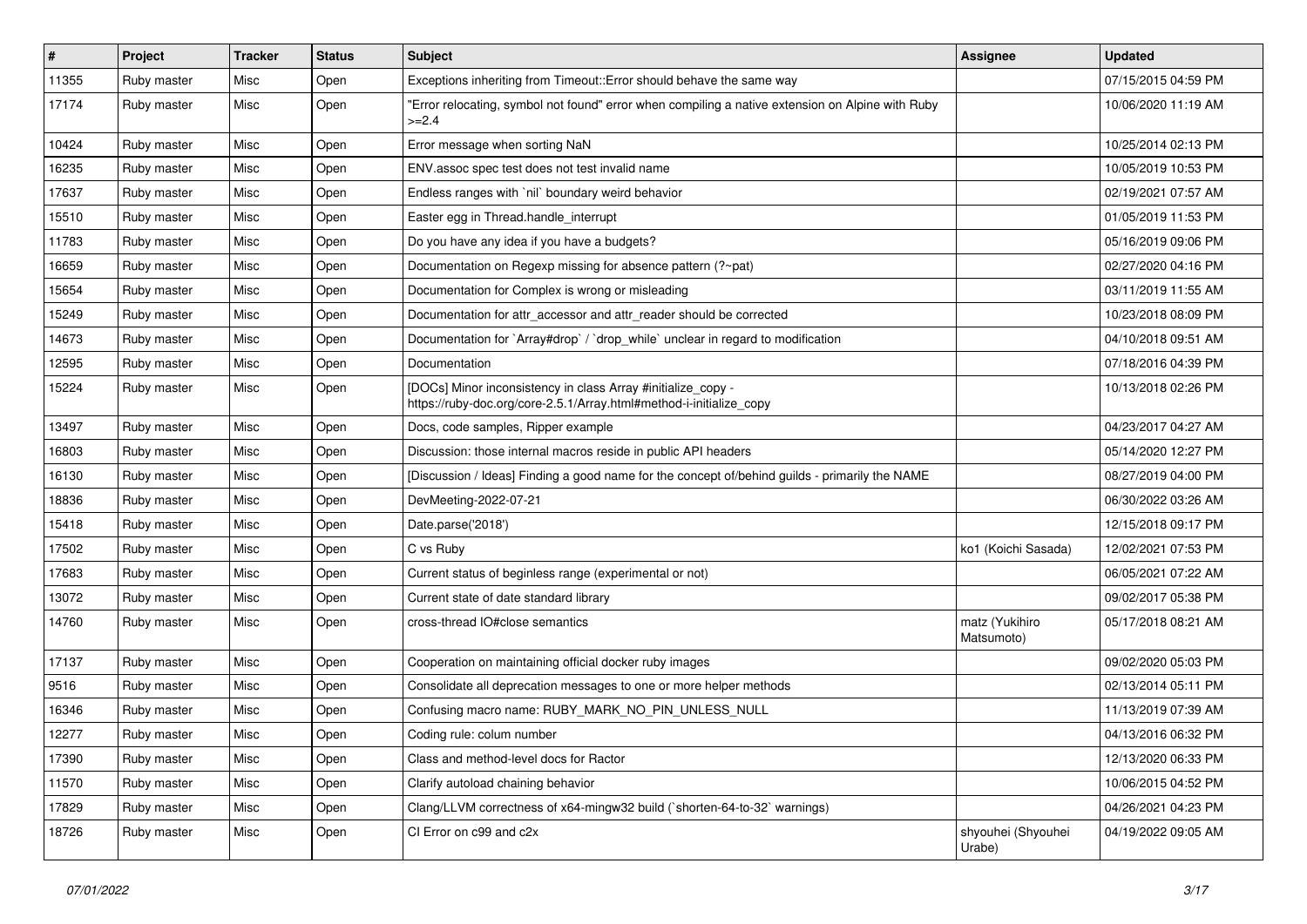| $\vert$ # | Project     | <b>Tracker</b> | <b>Status</b> | <b>Subject</b>                                                                              | <b>Assignee</b>                 | <b>Updated</b>      |
|-----------|-------------|----------------|---------------|---------------------------------------------------------------------------------------------|---------------------------------|---------------------|
| 16750     | Ruby master | Misc           | Open          | Change typedef of VALUE for better type checking                                            |                                 | 04/03/2020 02:34 AM |
| 9832      | Ruby master | Misc           | Open          | better concurrency in threads                                                               |                                 | 05/12/2014 12:33 PM |
| 16671     | Ruby master | Misc           | Open          | <b>BASERUBY</b> version policy                                                              |                                 | 03/05/2020 01:11 AM |
| 16678     | Ruby master | Misc           | Open          | Array#values_at has unintuitive behavior when supplied a range starting with negative index |                                 | 03/09/2020 02:06 PM |
| 17399     | Ruby master | Misc           | Open          | Are endless methods experimental?                                                           |                                 | 12/22/2020 07:05 PM |
| 15202     | Ruby master | Misc           | Open          | Adding Coverity Scan to CI to see the result casually                                       |                                 | 10/25/2018 10:50 AM |
| 18248     | Ruby master | Misc           | Open          | Add Feature Triaging Guide                                                                  |                                 | 10/12/2021 03:21 PM |
| 15514     | Ruby master | Misc           | Open          | Add documentation for implicit array decomposition                                          |                                 | 01/10/2019 04:43 PM |
| 14768     | Ruby master | Misc           | Open          | Add documentation for    and &&                                                             |                                 | 05/17/2018 09:45 AM |
| 18404     | Ruby master | Misc           | Open          | 3.1 documentation problems tracking ticket                                                  |                                 | 12/24/2021 03:59 PM |
| 17422     | Ruby master | Misc           | Open          | 3.0 documentation problems tracking ticket                                                  |                                 | 12/24/2020 12:51 PM |
| 12911     | Ruby master | Misc           | Assigned      | Translate docs                                                                              |                                 | 11/24/2021 04:52 AM |
| 17662     | Ruby master | Misc           | Assigned      | The heredoc pattern used in tests does not syntax highlight correctly in many editors       | nobu (Nobuyoshi<br>Nakada)      | 06/30/2021 12:54 PM |
| 16025     | Ruby master | Misc           | Assigned      | 'st check for sizeof st index t' declared as array with a negative size (emscripten)        | nobu (Nobuyoshi<br>Nakada)      | 07/30/2019 11:20 AM |
| 16747     | Ruby master | Misc           | Assigned      | Repository reorganization request                                                           | nobu (Nobuyoshi<br>Nakada)      | 05/22/2020 01:30 PM |
| 18371     | Ruby master | Misc           | Assigned      | Release branches (release information in general)                                           | naruse (Yui NARUSE)             | 03/23/2022 10:32 PM |
| 17376     | Ruby master | Misc           | Assigned      | Reduce number of GitHub Actions                                                             | shyouhei (Shyouhei<br>Urabe)    | 12/10/2020 11:50 AM |
| 10791     | Ruby master | Misc           | Assigned      | [PATCH 1/1] Remove unnecessary passing value from doc for Observable                        |                                 | 08/10/2018 10:51 AM |
| 16124     | Ruby master | Misc           | Assigned      | Let the transient heap belong to objspace                                                   | ko1 (Koichi Sasada)             | 11/18/2019 08:48 AM |
| 16512     | Ruby master | Misc           | Assigned      | Improving `www.ruby-lang.org` reference by merging with `rubyreferences.github.io`          | zverok (Victor<br>Shepelev)     | 02/01/2022 12:28 PM |
| 15806     | Ruby master | Misc           | Assigned      | Explicitly initialise encodings on init to remove branches on encoding lookup               | nobu (Nobuyoshi<br>Nakada)      | 08/29/2019 04:29 AM |
| 13622     | Ruby master | Misc           | Assigned      | Documentation missing                                                                       | stomar (Marcus<br>Stollsteimer) | 06/03/2017 07:27 AM |
| 16630     | Ruby master | Misc           | Assigned      | Deprecate pub/ruby/*snapshot* and use pub/ruby/snapshot/* instead                           | matz (Yukihiro<br>Matsumoto)    | 02/27/2020 09:52 AM |
| 9136      | Ruby master | Misc           | Assigned      | Deprecated Enumerator.new(object, method) bad for BasicObject                               | zzak (Zachary Scott)            | 11/23/2013 03:58 AM |
| 16805     | Ruby master | Misc           | Assigned      | Coroutine's license is unclear                                                              | ReiOdaira (Rei Odaira)          | 07/01/2021 10:09 PM |
| 10560     | Ruby master | Misc           | Assigned      | confusion between $x=x+y$ , $x+=y$ , x.concat(y) and y.each{ z  $x<}$                       | zzak (Zachary Scott)            | 01/05/2018 09:02 PM |
| 15487     | Ruby master | Misc           | Assigned      | Clarify default gems maintanance policy                                                     | hsbt (Hiroshi SHIBATA)          | 12/30/2018 08:42 PM |
| 17720     | Ruby master | Misc           | Assigned      | Cirrus CI to check non-x86_64 architecture cases by own machines                            | jaruga (Jun Aruga)              | 09/26/2021 10:24 AM |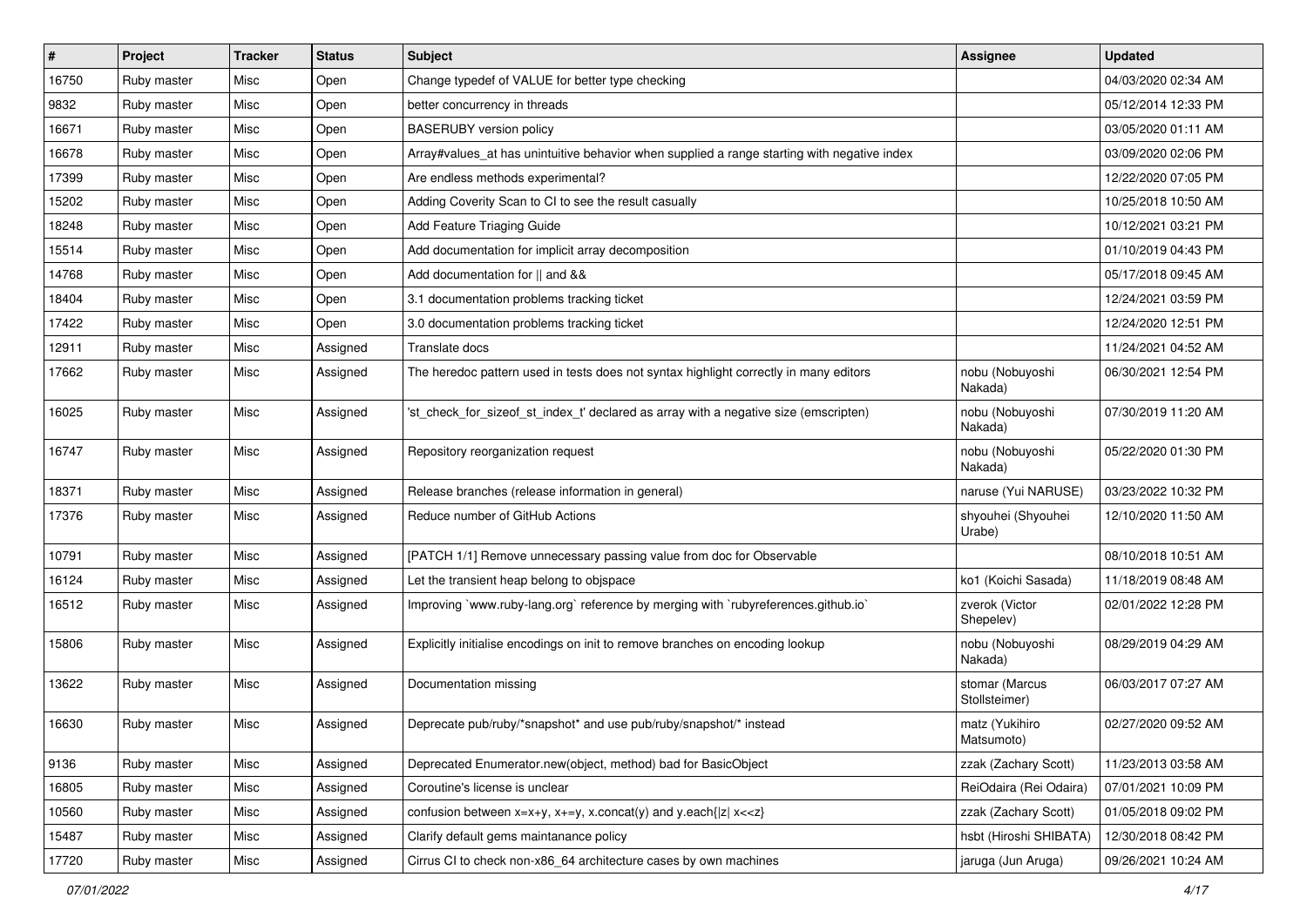| $\sharp$ | Project     | <b>Tracker</b> | <b>Status</b> | Subject                                                                                                            | Assignee                              | <b>Updated</b>      |
|----------|-------------|----------------|---------------|--------------------------------------------------------------------------------------------------------------------|---------------------------------------|---------------------|
| 14917    | Ruby master | Misc           | Assigned      | Add RDoc documents to tar ball                                                                                     | aycabta (aycabta .)                   | 07/21/2018 09:29 AM |
| 8061     | Ruby master | Feature        | Open          | 000000000000000                                                                                                    | matz (Yukihiro<br>Matsumoto)          | 12/25/2017 06:15 PM |
| 14800    | Ruby master | Feature        | Open          | Zlib::GzipReader#read does not support 2nd argument                                                                |                                       | 08/26/2019 07:49 PM |
| 18440    | Ruby master | Feature        | Open          | YJIT is enabled if any YJIT tuning options are set                                                                 |                                       | 12/30/2021 08:17 PM |
| 14625    | Ruby master | Feature        | Open          | yield_self accepts an argument, calling to_proc                                                                    |                                       | 03/30/2018 06:52 AM |
| 9401     | Ruby master | Feature        | Open          | Yet another syntax for literal anonymous functions (lambdas)                                                       |                                       | 12/23/2021 11:43 PM |
| 7788     | Ruby master | Feature        | Open          | YAML Tag Schema Support                                                                                            | tenderlovemaking<br>(Aaron Patterson) | 12/25/2017 06:15 PM |
| 11781    | Ruby master | Feature        | Open          | Would it be possible to alias .prepend() towards .unshift() for class Array by default?                            |                                       | 12/09/2015 12:46 PM |
| 16128    | Ruby master | Feature        | Open          | Would it be possible for ruby to warn about case/when menu options separated by a trailing, but<br>accidental ','? |                                       | 08/26/2019 09:56 AM |
| 14723    | Ruby master | Feature        | Open          | [WIP] sleepy GC                                                                                                    |                                       | 05/18/2018 09:13 AM |
| 14348    | Ruby master | Feature        | Open          | win32ole: enable using coclass-es with multiple IDispatch implementations                                          |                                       | 01/10/2018 11:35 AM |
| 9909     | Ruby master | Feature        | Open          | why shouldn't constant lookup check the nesting of module's name                                                   |                                       | 06/07/2014 02:18 AM |
| 17550    | Ruby master | Feature        | Open          | Why no function to get all subdirectories of a directory?                                                          |                                       | 01/18/2021 08:57 AM |
| 18291    | Ruby master | Feature        | Open          | When use $=$ with named group, if regex is on the right side, variable not defined.                                |                                       | 11/06/2021 12:36 PM |
| 16971    | Ruby master | Feature        | Open          | weak_ref&.some_method should behave like object&.some_method                                                       |                                       | 06/19/2020 03:17 PM |
| 15817    | Ruby master | Feature        | Open          | Warnings for undef_method and remove_method on initialize()                                                        |                                       | 05/02/2019 09:11 AM |
| 16755    | Ruby master | Feature        | Open          | warning: `if' at the end of line without an expression                                                             |                                       | 04/03/2020 11:28 PM |
| 10728    | Ruby master | Feature        | Open          | Warning for Fixnum#size to use RbConfig::SIZEOF['long']                                                            |                                       | 01/11/2015 04:23 PM |
| 9613     | Ruby master | Feature        | Open          | Warn about unsafe ossl ciphers                                                                                     |                                       | 09/13/2015 03:27 AM |
| 12589    | Ruby master | Feature        | Open          | VM performance improvement proposal                                                                                |                                       | 02/20/2018 05:00 AM |
| 8404     | Ruby master | Feature        | Open          | virtual, hooked or read only global variabels for ruby only code too                                               |                                       | 05/14/2013 09:19 PM |
| 14602    | Ruby master | Feature        | Open          | Version of dig that raises error if a key is not present                                                           |                                       | 05/25/2022 12:02 PM |
| 18376    | Ruby master | Feature        | Open          | Version comparison API                                                                                             |                                       | 12/30/2021 10:33 AM |
| 12114    | Ruby master | Feature        | Open          | \$VERBOSE = true is being ignored                                                                                  |                                       | 02/26/2016 02:00 PM |
| 9174     | Ruby master | Feature        | Open          | value receiving block for Hash#has_key?                                                                            |                                       | 11/29/2013 06:33 AM |
| 14079    | Ruby master | Feature        | Open          | Validate argument list without calling method                                                                      |                                       | 11/07/2017 03:20 AM |
| 12086    | Ruby master | Feature        | Open          | using: option for instance eval etc.                                                                               |                                       | 12/29/2019 07:46 PM |
| 12435    | Ruby master | Feature        | Open          | Using connect_nonblock to open TCP connections in Net::HTTP#connect                                                |                                       | 06/06/2016 12:42 AM |
| 10371    | Ruby master | Feature        | Open          | Use Thread#handle_interrupt in MonitorMixin                                                                        |                                       | 12/23/2021 11:43 PM |
| 16684    | Ruby master | Feature        | Open          | Use the word "to" instead of "from" in backtrace                                                                   |                                       | 04/10/2020 07:58 AM |
| 12928    | Ruby master | Feature        | Open          | Use socket conect_timeout in net stdlib for open_timeout                                                           |                                       | 12/02/2019 09:20 PM |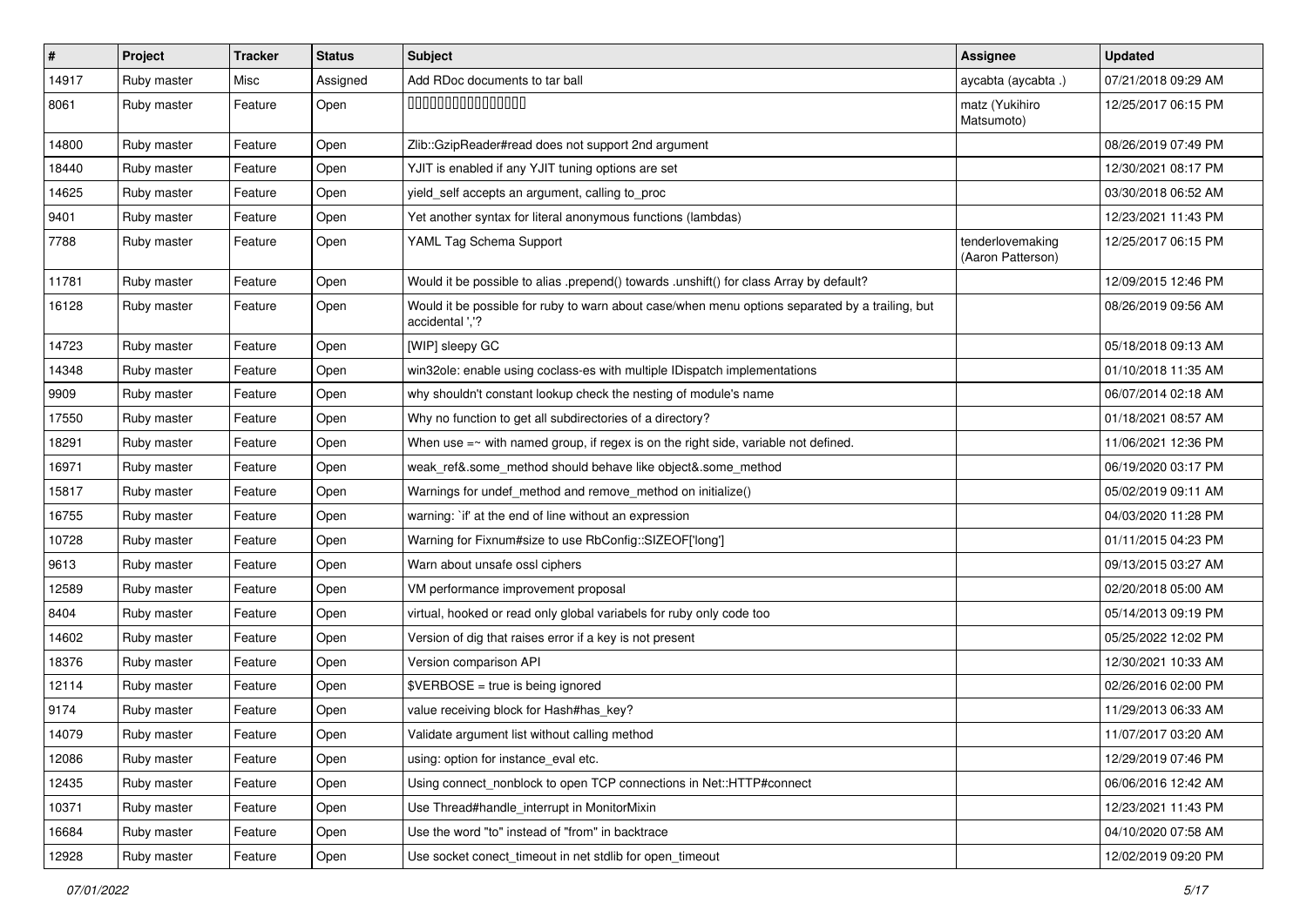| $\vert$ # | Project     | <b>Tracker</b> | <b>Status</b> | <b>Subject</b>                                                                                 | <b>Assignee</b>       | <b>Updated</b>      |
|-----------|-------------|----------------|---------------|------------------------------------------------------------------------------------------------|-----------------------|---------------------|
| 18369     | Ruby master | Feature        | Open          | users.detect(:name, "Dorian") as shorthand for users.detect { $ user $ user.name == "Dorian" } |                       | 12/03/2021 02:23 PM |
| 10755     | Ruby master | Feature        | Open          | Use rb_define_alias instead of rb_define_method for rb_cHash                                   |                       | 07/27/2021 11:09 AM |
| 14718     | Ruby master | Feature        | Open          | Use jemalloc by default?                                                                       |                       | 03/25/2020 06:38 PM |
| 13881     | Ruby master | Feature        | Open          | Use getcontext/setcontext on OS X                                                              |                       | 09/08/2017 09:13 AM |
| 10251     | Ruby master | Feature        | Open          | URI: Support wildcards (globbing) in no_proxy                                                  |                       | 12/16/2015 05:22 AM |
| 14411     | Ruby master | Feature        | Open          | URI#secure?                                                                                    |                       | 02/11/2018 03:44 PM |
| 18639     | Ruby master | Feature        | Open          | Update Unicode data to Unicode Version 15.0.0                                                  | duerst (Martin Dürst) | 03/22/2022 07:38 PM |
| 11690     | Ruby master | Feature        | Open          | Update Hash during multiple assignment                                                         |                       | 12/10/2015 12:26 PM |
| 17562     | Ruby master | Feature        | Open          | Update -E option in --help                                                                     |                       | 01/19/2021 05:38 PM |
| 15413     | Ruby master | Feature        | Open          | unmarkable C stack (3rd stack)                                                                 |                       | 12/15/2018 01:13 AM |
| 15781     | Ruby master | Feature        | Open          | Unify Method List Introspection?                                                               |                       | 04/21/2019 11:16 PM |
| 17825     | Ruby master | Feature        | Open          | Uniformize Float::INFINITY and Date::infinity.new                                              |                       | 05/04/2021 01:43 AM |
| 18798     | Ruby master | Feature        | Open          | 'UnboundMethod#==' with inherited classes                                                      |                       | 05/25/2022 12:32 AM |
| 10879     | Ruby master | Feature        | Open          | UnboundMethod#to_proc                                                                          |                       | 02/21/2015 07:56 PM |
| 17950     | Ruby master | Feature        | Open          | Unable to pattern-match against a String key                                                   |                       | 06/15/2021 11:42 AM |
| 12625     | Ruby master | Feature        | Open          | TypeError.assert, ArgumentError.assert                                                         |                       | 08/10/2016 04:36 AM |
| 16471     | Ruby master | Feature        | Open          | Two feature requests for WeakRef: get original object, callback feature                        |                       | 01/02/2020 03:44 PM |
| 17566     | Ruby master | Feature        | Open          | Tune thread QoS / efficiency on macOS                                                          |                       | 01/29/2021 09:16 AM |
| 13763     | Ruby master | Feature        | Open          | Trigger "unused variable warning" for unused variables in parameter lists                      |                       | 11/28/2017 04:49 AM |
| 10237     | Ruby master | Feature        | Open          | Transform all elements of one Encoding into another Encoding for Array and Hash                |                       | 01/05/2018 09:01 PM |
| 8272      | Ruby master | Feature        | Open          | Transfer feature tracking to CommonRuby                                                        |                       | 12/23/2021 11:40 PM |
| 15031     | Ruby master | Feature        | Open          | T_RANGE for testing whether object is a Range                                                  |                       | 08/27/2018 11:45 AM |
| 15854     | Ruby master | Feature        | Open          | Tracing instance variable assignment                                                           | ko1 (Koichi Sasada)   | 07/29/2019 07:13 AM |
| 10589     | Ruby master | Feature        | Open          | [TracePoint API] Make THREAD_{BEGIN, END} events return some context information               |                       | 12/11/2014 04:27 PM |
| 16673     | Ruby master | Feature        | Open          | total_timeout for Net::HTTP                                                                    |                       | 03/07/2020 06:25 AM |
| 10238     | Ruby master | Feature        | Open          | todo: remove dependency on malloc_usable_size                                                  | ko1 (Koichi Sasada)   | 12/10/2020 09:20 AM |
| 10519     | Ruby master | Feature        | Open          | <b>TLS Renegotiation</b>                                                                       |                       | 09/13/2015 03:29 AM |
| 16637     | Ruby master | Feature        | Open          | Time#to_s and Date#to_s accept strftime format string                                          |                       | 02/17/2020 09:46 PM |
| 12173     | Ruby master | Feature        | Open          | `Time#till now`                                                                                |                       | 03/16/2016 10:19 AM |
| 18033     | Ruby master | Feature        | Open          | Time.new to parse a string                                                                     |                       | 12/07/2021 02:15 PM |
| 10949     | Ruby master | Feature        | Open          | Time is WB unprotected                                                                         |                       | 07/23/2015 05:55 PM |
| 10658     | Ruby master | Feature        | Open          | ThreadGroup local variables                                                                    |                       | 01/28/2016 07:20 AM |
| 13557     | Ruby master | Feature        | Open          | there's no way to pass backtrace locations as a massaged backtrace                             |                       | 06/24/2019 08:21 PM |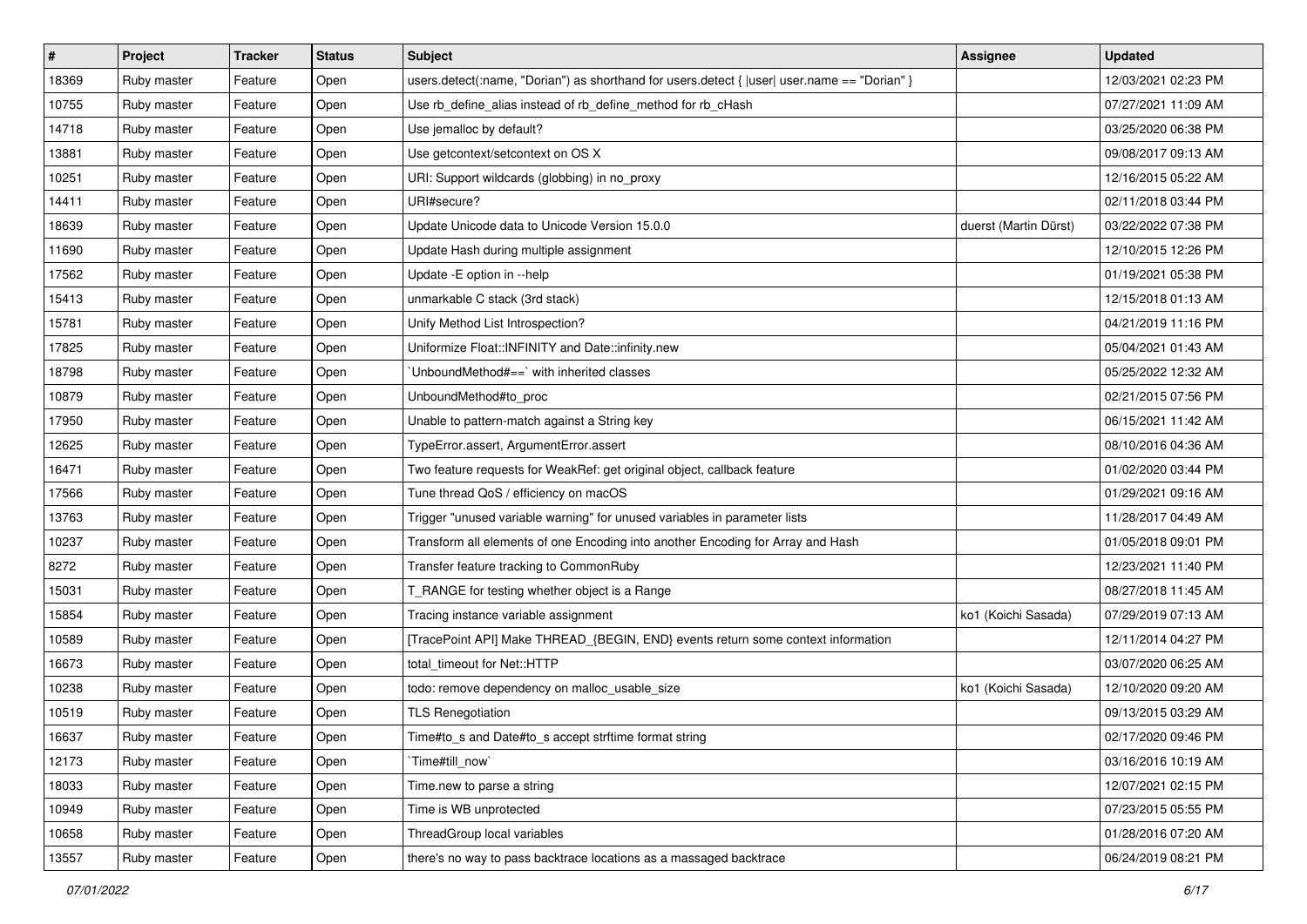| $\sharp$ | Project     | <b>Tracker</b> | <b>Status</b> | Subject                                                                                        | Assignee                                | <b>Updated</b>      |
|----------|-------------|----------------|---------------|------------------------------------------------------------------------------------------------|-----------------------------------------|---------------------|
| 10175    | Ruby master | Feature        | Open          | There's no reason to prefer Proc.new over Kernel#proc anymore                                  |                                         | 11/10/2014 11:07 PM |
| 8478     | Ruby master | Feature        | Open          | The hash returned by Enumerable#group_by should have an empty array for its default value      | matz (Yukihiro<br>Matsumoto)            | 06/04/2013 03:56 PM |
| 14601    | Ruby master | Feature        | Open          | test-all & ruby/test_m17n_comb.rb - fixup                                                      |                                         | 08/26/2019 07:30 PM |
| 8896     | Ruby master | Feature        | Open          | #tap with missing block                                                                        |                                         | 12/23/2021 11:43 PM |
| 18136    | Ruby master | Feature        | Open          | take_while_after                                                                               |                                         | 01/28/2022 06:23 AM |
| 13512    | Ruby master | Feature        | Open          | <b>System Threads</b>                                                                          | ko1 (Koichi Sasada)                     | 07/14/2017 07:08 AM |
| 11428    | Ruby master | Feature        | Open          | system/exec/etc. should to_s their argument to restore Pathname functionality as it was in 1.8 |                                         | 11/06/2016 02:17 AM |
| 11939    | Ruby master | Feature        | Open          | Syntax sugar to apply a method replace a variable                                              |                                         | 01/04/2016 09:49 AM |
| 17290    | Ruby master | Feature        | Open          | Syntax sugar for boolean keyword argument                                                      |                                         | 10/29/2020 04:51 AM |
| 9686     | Ruby master | Feature        | Open          | Syntax for symbols used in hashes                                                              |                                         | 12/23/2021 11:43 PM |
| 8848     | Ruby master | Feature        | Open          | Syntax for binary strings                                                                      |                                         | 12/23/2021 11:43 PM |
| 13645    | Ruby master | Feature        | Open          | Syntactic sugar for indexing when using the safe navigation operator                           |                                         | 04/16/2019 03:00 PM |
| 12129    | Ruby master | Feature        | Open          | syntactic sugar for dynamic method dispatch `object_expression:method_name_expression(1, 2)`   |                                         | 03/14/2016 01:35 AM |
| 8961     | Ruby master | Feature        | Open          | Synchronizable module to easily wrap methods in a mutex                                        |                                         | 12/23/2021 11:43 PM |
| 7795     | Ruby master | Feature        | Open          | Symbol.defined? and/or to_existing_symbol                                                      | matz (Yukihiro<br>Matsumoto)            | 12/25/2017 06:15 PM |
| 16102    | Ruby master | Feature        | Open          | `Symbol#call`                                                                                  |                                         | 09/12/2019 09:25 AM |
| 18439    | Ruby master | Feature        | Open          | Support YJIT for VC++                                                                          | maximecb (Maxime<br>Chevalier-Boisvert) | 01/10/2022 11:29 PM |
| 14393    | Ruby master | Feature        | Open          | Support sending file descriptors (on local machine) via DRb UNIX                               |                                         | 01/24/2018 08:58 PM |
| 18259    | Ruby master | Feature        | Open          | Support quarter spec %q in Time#strftime                                                       |                                         | 10/21/2021 12:15 PM |
| 17047    | Ruby master | Feature        | Open          | Support parameters for MAIL FROM and RCPT TO                                                   |                                         | 12/06/2021 08:16 PM |
| 11665    | Ruby master | Feature        | Open          | Support nested functions for better code organization                                          |                                         | 11/16/2016 03:06 PM |
| 10602    | Ruby master | Feature        | Open          | Support multithreaded profiling                                                                |                                         | 07/09/2019 01:24 AM |
| 17151    | Ruby master | Feature        | Open          | Support multiple builtin ruby code for implimatation in Ruby & C                               |                                         | 09/05/2020 01:41 AM |
| 17844    | Ruby master | Feature        | Open          | Support list of methods to test with respond_to?                                               |                                         | 05/06/2021 07:00 PM |
| 14550    | Ruby master | Feature        | Open          | Support keyword arguments with Date#step                                                       |                                         | 02/26/2018 03:58 AM |
| 12858    | Ruby master | Feature        | Open          | Supporting batch-requiring of files in ruby                                                    |                                         | 10/23/2016 08:05 AM |
| 7708     | Ruby master | Feature        | Open          | support for patches list                                                                       |                                         | 12/25/2017 06:15 PM |
| 11539    | Ruby master | Feature        | Open          | Support explicit declaration of volatile instance variables                                    |                                         | 01/26/2021 03:30 PM |
| 9445     | Ruby master | Feature        | Open          | Support emitting 1.9 Symbol keyword Hash syntax when pretty printing Hashes                    |                                         | 01/24/2014 06:01 AM |
| 15024    | Ruby master | Feature        | Open          | Support block in Array#join                                                                    |                                         | 08/25/2018 05:05 AM |
| 17616    | Ruby master | Feature        | Open          | Support backtracing on Linux with non-GNU-libc + libunwind                                     |                                         | 02/09/2021 01:12 PM |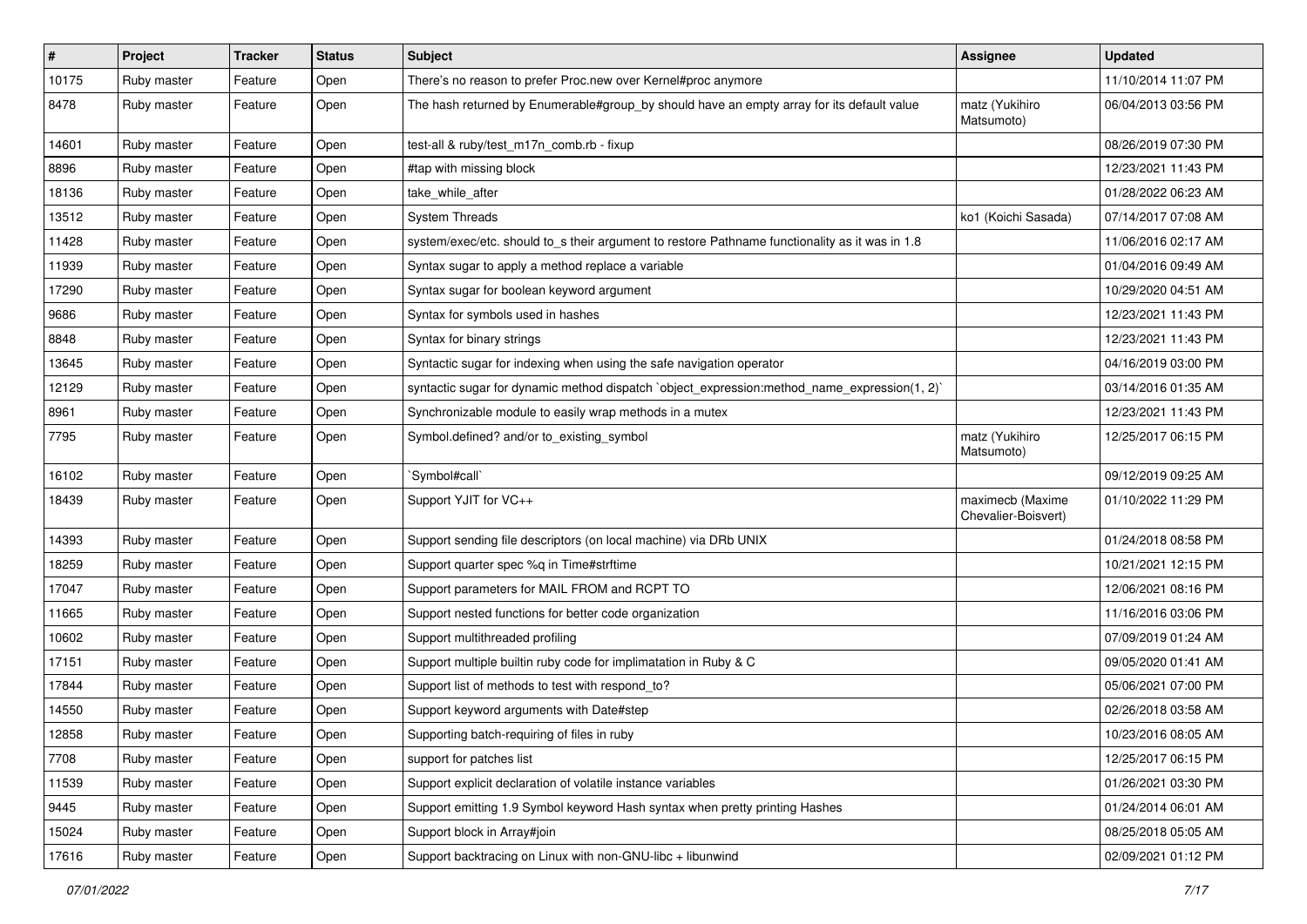| $\pmb{\#}$ | Project     | <b>Tracker</b> | <b>Status</b> | Subject                                                                                                            | <b>Assignee</b>               | <b>Updated</b>      |
|------------|-------------|----------------|---------------|--------------------------------------------------------------------------------------------------------------------|-------------------------------|---------------------|
| 14164      | Ruby master | Feature        | Open          | [Suggestion] Type system for ruby 3x to be usable for e. g. rubocop or autogenerating crystal code<br>and so forth |                               | 08/12/2019 08:15 AM |
| 17627      | Ruby master | Feature        | Open          | Suggestion: Implement `freeze_values` instance method on collection-like classes.                                  |                               | 02/16/2021 07:58 PM |
| 16638      | Ruby master | Feature        | Open          | Structured Data for Syslog                                                                                         |                               | 02/17/2020 07:06 PM |
| 10585      | Ruby master | Feature        | Open          | struct: speedup struct.attr = $v$ for first 10 attributes and struct[:attr] for big structs                        |                               | 06/30/2015 08:18 PM |
| 12416      | Ruby master | Feature        | Open          | struct rb id table lacks mark function                                                                             |                               | 09/22/2020 07:43 PM |
| 12380      | Ruby master | Feature        | Open          | 'Struct' as a subclass of 'Class'                                                                                  |                               | 05/14/2016 08:28 AM |
| 7845       | Ruby master | Feature        | Open          | Strip doesn't handle unicode space characters in ruby 1.9.2 & 1.9.3 (does in 1.9.1)                                |                               | 12/23/2021 11:43 PM |
| 10331      | Ruby master | Feature        | Open          | String#to_r to recognize negative denominators                                                                     |                               | 10/06/2014 02:44 PM |
| 10152      | Ruby master | Feature        | Open          | String#strip doesn't remove non-breaking space                                                                     |                               | 04/12/2015 07:36 PM |
| 16666      | Ruby master | Feature        | Open          | 'string' - 'str' as a shortcut for 'string'.gsub('str', ")?                                                        |                               | 03/01/2020 08:38 PM |
| 17771      | Ruby master | Feature        | Open          | String#start_with? should not construct MatchData or set \$~                                                       |                               | 04/02/2021 02:49 PM |
| 15562      | Ruby master | Feature        | Open          | String#split` option to suppress the initial empty substring                                                       |                               | 01/28/2019 03:32 AM |
| 18597      | Ruby master | Feature        | Open          | Strings need a named method like 'dup' that doesn't duplicate if receiver is mutable                               |                               | 02/26/2022 11:56 PM |
| 15151      | Ruby master | Feature        | Open          | String#slice!(0,) creates a duplicate of original string                                                           |                               | 06/20/2019 03:37 PM |
| 9116       | Ruby master | Feature        | Open          | String#rsplit missing                                                                                              |                               | 04/27/2017 10:00 AM |
| 9807       | Ruby master | Feature        | Open          | String.new with block                                                                                              |                               | 05/07/2014 05:54 AM |
| 16790      | Ruby master | Feature        | Open          | string format and refinements                                                                                      |                               | 04/16/2020 03:06 AM |
| 15588      | Ruby master | Feature        | Open          | String#each_chunk and #chunks                                                                                      |                               | 12/25/2019 04:28 AM |
| 14783      | Ruby master | Feature        | Open          | String#chars_at / String#bytes_at                                                                                  |                               | 05/24/2018 01:18 PM |
| 17682      | Ruby master | Feature        | Open          | String#casecmp performance improvement                                                                             |                               | 03/24/2021 02:29 PM |
| 15899      | Ruby master | Feature        | Open          | String#before and String#after                                                                                     |                               | 11/04/2019 08:57 PM |
| 15668      | Ruby master | Feature        | Open          | stdlib: Date - Time should return the difference in days                                                           |                               | 03/15/2019 07:09 AM |
| 17148      | Ruby master | Feature        | Open          | stdbuf(1) support                                                                                                  |                               | 09/07/2020 04:12 AM |
| 18227      | Ruby master | Feature        | Open          | Static class initialization.                                                                                       | ioquatix (Samuel<br>Williams) | 09/29/2021 09:21 PM |
| 17859      | Ruby master | Feature        | Open          | Start IRB when running just `ruby`                                                                                 |                               | 05/14/2021 07:54 AM |
| 8619       | Ruby master | Feature        | Open          | <b>Standard Profiling API</b>                                                                                      |                               | 12/23/2021 11:43 PM |
| 16511      | Ruby master | Feature        | Open          | Staged warnings and better compatibility for keyword arguments in 2.7.1                                            |                               | 02/25/2020 06:54 PM |
| 8688       | Ruby master | Feature        | Open          | #sprintf should accept strings as keys                                                                             |                               | 07/26/2013 02:33 AM |
| 16451      | Ruby master | Feature        | Open          | Special ternary operator for methods ending in `?`                                                                 |                               | 12/26/2019 09:03 PM |
| 18825      | Ruby master | Feature        | Open          | Specialized instruction for "array literal + `.hash`"                                                              |                               | 06/14/2022 05:24 PM |
| 17127      | Ruby master | Feature        | Open          | Some TrueClass methods are faster if implemented in Ruby                                                           |                               | 11/05/2020 07:11 AM |
| 15833      | Ruby master | Feature        | Open          | Some refactors for shared-root array                                                                               |                               | 07/29/2019 07:13 AM |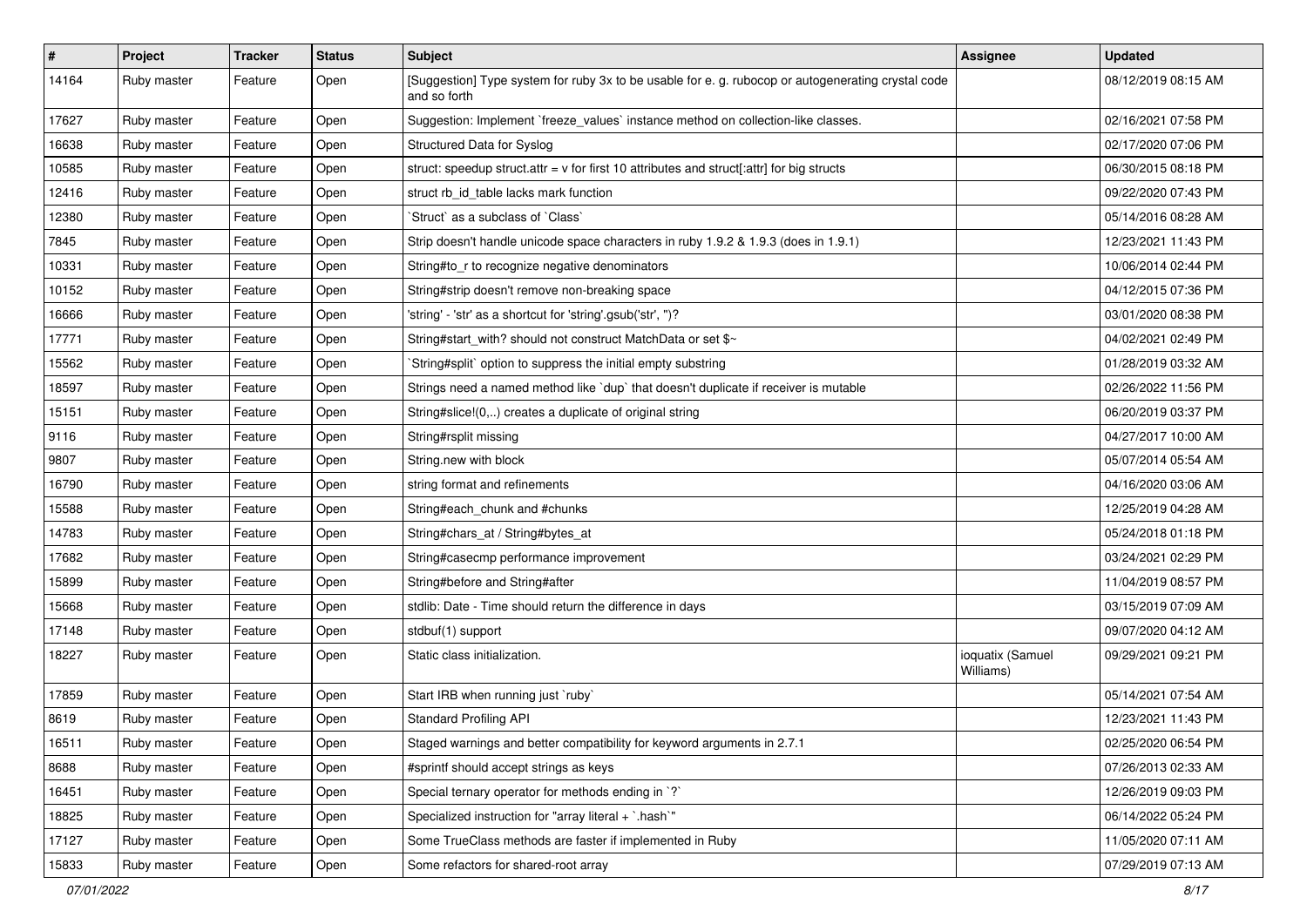| $\vert$ # | Project     | <b>Tracker</b> | <b>Status</b> | <b>Subject</b>                                                                                                                      | Assignee                          | <b>Updated</b>      |
|-----------|-------------|----------------|---------------|-------------------------------------------------------------------------------------------------------------------------------------|-----------------------------------|---------------------|
| 16476     | Ruby master | Feature        | Open          | Socket.getaddrinfo cannot be interrupted by Timeout.timeout                                                                         | Glass_saga (Masaki<br>Matsushita) | 06/16/2022 01:08 AM |
| 11388     | Ruby master | Feature        | Open          | SMTP Service Extension for Delivery Status Notifications                                                                            |                                   | 02/06/2018 11:37 AM |
| 13174     | Ruby master | Feature        | Open          | Smaller id table on 64bit platform                                                                                                  |                                   | 01/31/2017 02:05 PM |
| 13620     | Ruby master | Feature        | Open          | Simplifying MRI's build system: always make install                                                                                 |                                   | 07/08/2018 09:41 AM |
| 14565     | Ruby master | Feature        | Open          | Simpler, one-liner, failsafe require in ruby? [Suggested names: require_failsafe, require_safe,<br>require_try, require_add)        |                                   | 10/09/2019 05:42 AM |
| 14328     | Ruby master | Feature        | Open          | SIMD vectorization                                                                                                                  |                                   | 07/16/2018 05:12 PM |
| 11670     | Ruby master | Feature        | Open          | Show warning to make nested def obsolete                                                                                            | nobu (Nobuyoshi<br>Nakada)        | 11/09/2015 07:40 AM |
| 13668     | Ruby master | Feature        | Open          | Show / log test-all skips in CI here or at http://rubyci.org/ ?                                                                     |                                   | 06/20/2017 03:30 AM |
| 17743     | Ruby master | Feature        | Open          | Show argument types in backtrace                                                                                                    |                                   | 03/25/2021 06:39 PM |
| 8853      | Ruby master | Feature        | Open          | Should String#sub(pattern) returns an Enumerator?                                                                                   |                                   | 07/13/2019 12:32 AM |
| 8206      | Ruby master | Feature        | Open          | Should Ruby core implement String#blank?                                                                                            |                                   | 04/28/2016 02:05 PM |
| 13124     | Ruby master | Feature        | Open          | Should #puts convert to external encoding?                                                                                          |                                   | 12/01/2017 06:45 PM |
| 9049      | Ruby master | Feature        | Open          | Shorthands (a:b, *) for inclusive indexing                                                                                          |                                   | 03/15/2018 12:26 AM |
| 18162     | Ruby master | Feature        | Open          | Shorthand method Proc#isolate to create isolated proc objects                                                                       |                                   | 09/13/2021 02:33 AM |
| 16241     | Ruby master | Feature        | Open          | Shorter syntax for anonymous refinements                                                                                            |                                   | 11/20/2020 07:22 PM |
| 16791     | Ruby master | Feature        | Open          | Shortcut for Process::Status.exitstatus                                                                                             |                                   | 05/19/2020 03:16 AM |
| 9953      | Ruby master | Feature        | Open          | set_trace_func values which could be frozen or symbols                                                                              |                                   | 06/19/2014 10:44 PM |
| 16995     | Ruby master | Feature        | Open          | Sets: <=> should be specialized                                                                                                     |                                   | 06/26/2020 08:43 PM |
| 16990     | Ruby master | Feature        | Open          | Sets: operators compatibility with Array                                                                                            |                                   | 02/22/2021 11:37 PM |
| 16992     | Ruby master | Feature        | Open          | Sets: officially ordered                                                                                                            | matz (Yukihiro<br>Matsumoto)      | 09/03/2020 02:08 PM |
| 16989     | Ruby master | Feature        | Open          | Sets: need $\Psi$                                                                                                                   | knu (Akinori MUSHA)               | 02/18/2022 02:57 AM |
| 16993     | Ruby master | Feature        | Open          | Sets: from hash keys using Hash#key_set                                                                                             |                                   | 06/27/2020 05:44 AM |
| 16991     | Ruby master | Feature        | Open          | Sets: add Set#join                                                                                                                  |                                   | 06/26/2020 08:29 PM |
| 15240     | Ruby master | Feature        | Open          | Set operations check for is_a?(Set), rather than allowing duck typing                                                               | knu (Akinori MUSHA)               | 08/27/2019 08:12 PM |
| 7220      | Ruby master | Feature        | Open          | Separate IO#dup, StringIO#initialize_copy from dup(2)                                                                               |                                   | 12/10/2020 08:47 AM |
| 17471     | Ruby master | Feature        | Open          | send if method for improved conditional chaining                                                                                    |                                   | 12/29/2020 03:23 PM |
| 12141     | Ruby master | Feature        | Open          | send and __send_                                                                                                                    |                                   | 03/14/2016 01:32 AM |
| 18736     | Ruby master | Feature        | Open          | self-p for method chain                                                                                                             |                                   | 04/15/2022 11:09 AM |
| 18265     | Ruby master | Feature        | Open          | Self-contained one-binary feature which discuss on ruby kaigi 2021 day 2, $\Box$ Ruby Committers vs<br>the World / CRuby Committers |                                   | 10/24/2021 04:11 PM |
| 16621     | Ruby master | Feature        | Open          | Second block parameter of Pathname#glob to be relative path from self                                                               |                                   | 02/12/2020 11:27 PM |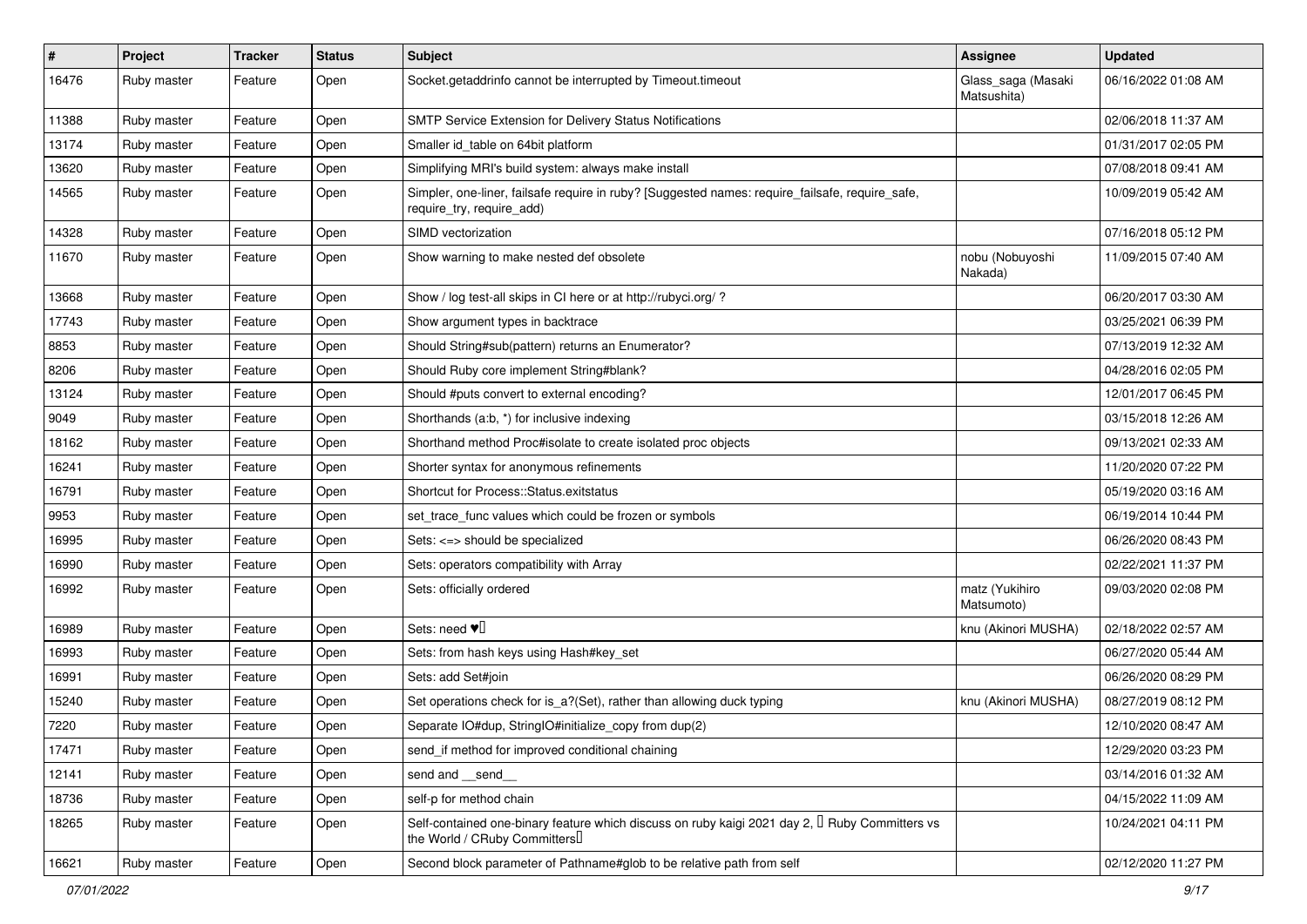| #     | Project     | <b>Tracker</b> | <b>Status</b> | Subject                                                                       | Assignee                     | <b>Updated</b>      |
|-------|-------------|----------------|---------------|-------------------------------------------------------------------------------|------------------------------|---------------------|
| 16411 | Ruby master | Feature        | Open          | Safer keyword argument extension                                              |                              | 12/10/2019 02:45 AM |
| 8494  | Ruby master | Feature        | Open          | Safe method for defensive copies. alternative to 'dup'                        |                              | 06/05/2013 04:26 PM |
| 8232  | Ruby master | Feature        | Open          | Rudiments of abstract algebra in Ruby                                         | matz (Yukihiro<br>Matsumoto) | 04/09/2013 01:47 AM |
| 16978 | Ruby master | Feature        | Open          | Ruby should not use realpath for __FILE_                                      | nobu (Nobuyoshi<br>Nakada)   | 04/01/2022 11:30 AM |
| 8270  | Ruby master | Feature        | Open          | Ruby should build without thread support (aka minix)                          | nobu (Nobuyoshi<br>Nakada)   | 12/10/2020 08:53 AM |
| 17741 | Ruby master | Feature        | Open          | Ruby links to `objc` for convenience - this should be moved into a native ext |                              | 03/23/2021 01:24 AM |
| 18822 | Ruby master | Feature        | Open          | Ruby lack a proper method to percent-encode strings for URIs (RFC 3986)       |                              | 06/09/2022 02:42 PM |
| 17851 | Ruby master | Feature        | Open          | ruby extension for memoryview                                                 |                              | 05/05/2021 03:15 PM |
| 7981  | Ruby master | Feature        | Open          | ruby does not respect --                                                      |                              | 02/28/2013 02:49 PM |
| 13681 | Ruby master | Feature        | Open          | Ruby digest init fails in FIPS mode when built against OpenSSL ~> 1.0.1       |                              | 07/04/2017 05:17 PM |
| 14276 | Ruby master | Feature        | Open          | Ruby core debugger API                                                        |                              | 01/05/2018 07:54 PM |
| 8321  | Ruby master | Feature        | Open          | Ripper: I would like coordinates for keywords                                 |                              | 05/10/2013 07:01 PM |
| 16794 | Ruby master | Feature        | Open          | <b>Rightward operators</b>                                                    |                              | 09/10/2020 09:34 PM |
| 11500 | Ruby master | Feature        | Open          | [RFC] rename Queue to UnboundedQueue                                          |                              | 07/19/2021 07:48 AM |
| 18494 | Ruby master | Feature        | Open          | [RFC] ENV["RUBY_GC_"]= changes GC parameters dynamically                      |                              | 01/17/2022 11:15 PM |
| 18401 | Ruby master | Feature        | Open          | Rework `require relative` to add the "current path" on `\$LOAD PATH`          |                              | 12/09/2021 05:41 PM |
| 11927 | Ruby master | Feature        | Open          | Return value for `Module#include` and `Module#prepend`                        |                              | 09/02/2020 12:40 AM |
| 12006 | Ruby master | Feature        | Open          | return IO object from IO#print, IO#puts, IO#close_read, IO#close_write,       |                              | 01/21/2016 12:42 PM |
| 15093 | Ruby master | Feature        | Open          | Retrive Array elements with infinite ranges specified by Float::INFINITY      |                              | 09/09/2018 02:01 PM |
| 7848  | Ruby master | Feature        | Open          | Restore default state for core ruby objects                                   | matz (Yukihiro<br>Matsumoto) | 12/25/2017 06:15 PM |
| 15824 | Ruby master | Feature        | Open          | respond_to pattern for pattern match                                          |                              | 10/06/2019 07:56 AM |
| 9400  | Ruby master | Feature        | Open          | Respect constant lookup when using 'raise'                                    |                              | 07/12/2019 03:36 AM |
| 9355  | Ruby master | Feature        | Open          | Re: Rename method_id to method_name in TracePoint class                       |                              | 07/12/2019 03:45 AM |
| 16246 | Ruby master | Feature        | Open          | require with an optional block that is evaluated when requiring fails         |                              | 10/09/2019 11:16 AM |
| 10320 | Ruby master | Feature        | Open          | require into module                                                           |                              | 06/10/2021 08:15 AM |
| 16818 | Ruby master | Feature        | Open          | Rename `Range#%` to `Range#/`                                                 |                              | 05/07/2020 08:49 AM |
| 7384  | Ruby master | Feature        | Open          | Rename #each_with_object to #each_with                                        |                              | 12/25/2017 06:15 PM |
| 10287 | Ruby master | Feature        | Open          | rename COLON3 to COLON2_HEAD.                                                 | matz (Yukihiro<br>Matsumoto) | 07/27/2021 09:34 AM |
| 17163 | Ruby master | Feature        | Open          | Rename `begin`                                                                |                              | 09/09/2020 03:04 AM |
| 18576 | Ruby master | Feature        | Open          | Rename `ASCII-8BIT` encoding to `BINARY`                                      |                              | 03/17/2022 03:06 PM |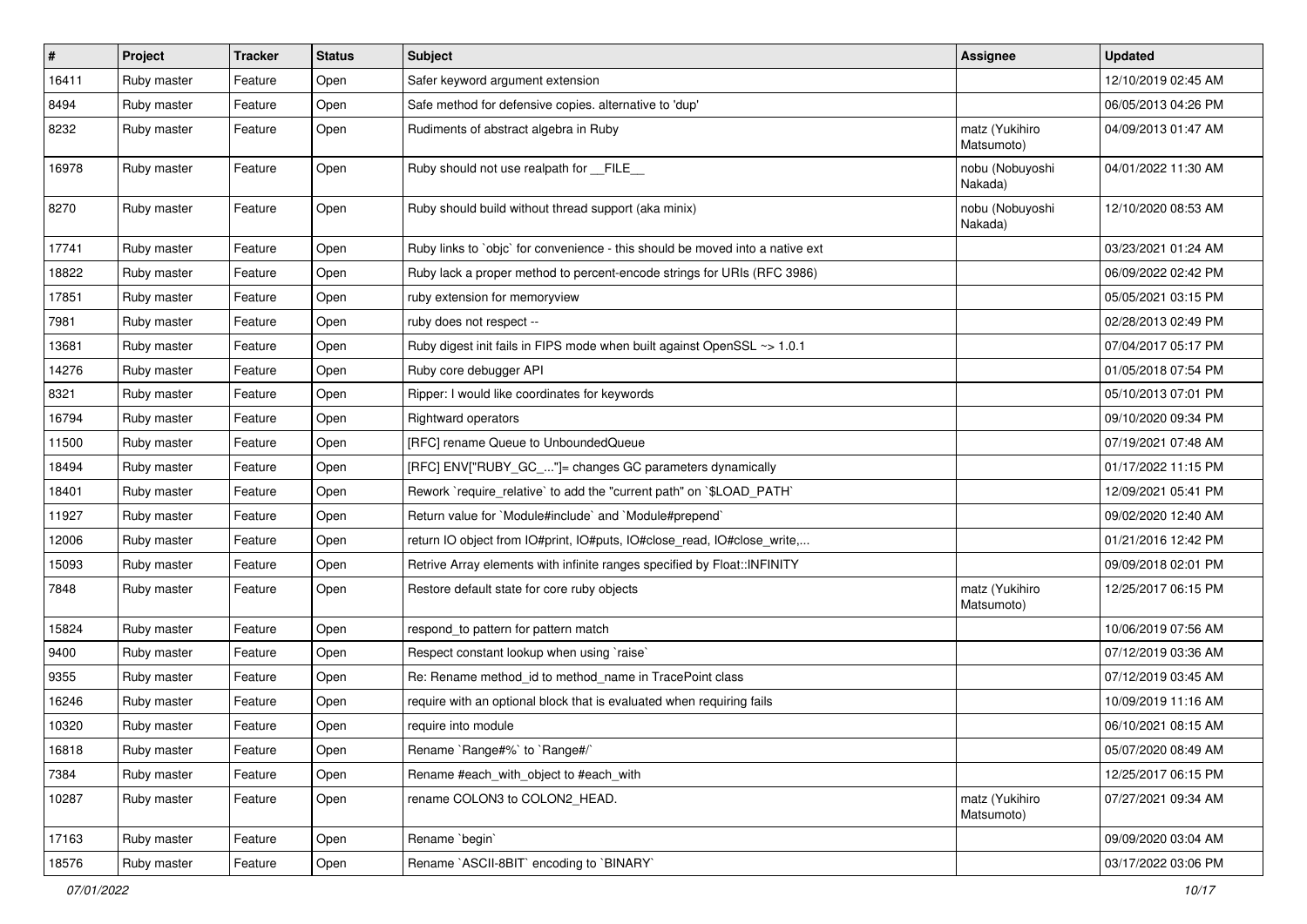| #     | Project     | <b>Tracker</b> | <b>Status</b> | Subject                                                                                                         | <b>Assignee</b>              | <b>Updated</b>      |
|-------|-------------|----------------|---------------|-----------------------------------------------------------------------------------------------------------------|------------------------------|---------------------|
| 14465 | Ruby master | Feature        | Open          | rename/alias and then obsolete UDPSocket::send                                                                  |                              | 12/23/2021 11:43 PM |
| 13502 | Ruby master | Feature        | Open          | remove unused Array#to_s implementation                                                                         |                              | 07/27/2021 11:41 AM |
| 14249 | Ruby master | Feature        | Open          | Remove str[match_str]                                                                                           |                              | 05/19/2018 06:13 PM |
| 17944 | Ruby master | Feature        | Open          | Remove Socket.gethostbyaddr and Socket.gethostbyname                                                            |                              | 06/10/2021 08:26 AM |
| 7702  | Ruby master | Feature        | Open          | Remove Proc#binding                                                                                             | matz (Yukihiro<br>Matsumoto) | 07/15/2019 07:39 PM |
| 14605 | Ruby master | Feature        | Open          | Remove `original_iseq` from `rb_iseq_constant_body`                                                             |                              | 08/26/2019 07:31 PM |
| 16968 | Ruby master | Feature        | Open          | Remove `\$IGNORECASE` from English.rb                                                                           |                              | 06/18/2020 04:34 AM |
| 17121 | Ruby master | Feature        | Open          | Remove ENV#index                                                                                                |                              | 08/13/2020 09:58 AM |
| 10548 | Ruby master | Feature        | Open          | remove callcc (Callcc is now going obsoleted. Please use Fiber.)                                                |                              | 04/18/2022 09:07 AM |
| 17099 | Ruby master | Feature        | Open          | Remove boolean argument and warning from Module#attr                                                            |                              | 12/18/2020 04:15 AM |
| 15445 | Ruby master | Feature        | Open          | Reject '.123' in Float() method                                                                                 | matz (Yukihiro<br>Matsumoto) | 01/10/2019 07:59 AM |
| 9253  | Ruby master | Feature        | Open          | Regexp named match and case statement                                                                           |                              | 01/05/2018 09:00 PM |
| 12034 | Ruby master | Feature        | Open          | RegExp does not respect file encoding directive                                                                 |                              | 02/13/2016 06:41 PM |
| 14669 | Ruby master | Feature        | Open          | Regexp does not expose the amount of capture groups.                                                            |                              | 04/08/2018 11:11 AM |
| 17036 | Ruby master | Feature        | Open          | Regexp deconstruction keys to allow pattern matching                                                            |                              | 07/19/2020 02:45 PM |
| 12700 | Ruby master | Feature        | Open          | regexg heredoc support                                                                                          |                              | 11/24/2017 12:53 AM |
| 17156 | Ruby master | Feature        | Open          | Refinements per directory tree                                                                                  |                              | 12/07/2020 05:19 AM |
| 9704  | Ruby master | Feature        | Open          | Refinements as files instead of modules                                                                         | matz (Yukihiro<br>Matsumoto) | 10/11/2016 06:36 PM |
| 16773 | Ruby master | Feature        | Open          | Reduce allocations in net/http                                                                                  |                              | 04/10/2020 11:36 AM |
| 15527 | Ruby master | Feature        | Open          | Redesign of timezone object requirements                                                                        |                              | 02/02/2019 11:15 AM |
| 14125 | Ruby master | Feature        | Open          | Readline Module (STDLIB): Add support for ^O emacs keybinding?                                                  |                              | 08/25/2019 08:48 PM |
| 16373 | Ruby master | Feature        | Open          | RDoc for some of the Kernel methods cannot be found in Kernel module                                            |                              | 05/29/2020 09:29 PM |
| 12731 | Ruby master | Feature        | Open          | rb_path_to_class should call custom const_defined? methods (take 2)                                             |                              | 07/25/2019 06:13 PM |
| 16742 | Ruby master | Feature        | Open          | RbConfig.windows? and RbConfig.host_os                                                                          |                              | 04/11/2020 02:00 PM |
| 10332 | Ruby master | Feature        | Open          | Rational literal for mixed fractions                                                                            |                              | 10/06/2014 02:55 PM |
| 18368 | Ruby master | Feature        | Open          | Range#step semantics for non-Numeric ranges                                                                     |                              | 02/02/2022 03:42 PM |
| 17924 | Ruby master | Feature        | Open          | Range#infinite?                                                                                                 |                              | 07/08/2021 11:58 PM |
| 18463 | Ruby master | Feature        | Open          | Random number generation with xoshiro                                                                           |                              | 02/13/2022 09:12 AM |
| 16031 | Ruby master | Feature        | Open          | Raise ArgumentError when creating Time objects with invalid day of month, instead of rolling into<br>next month |                              | 06/20/2020 04:23 AM |
| 17414 | Ruby master | Feature        | Open          | Ractor should allow access to shareable attributes for Modules/Classes                                          | ko1 (Koichi Sasada)          | 12/21/2020 03:56 PM |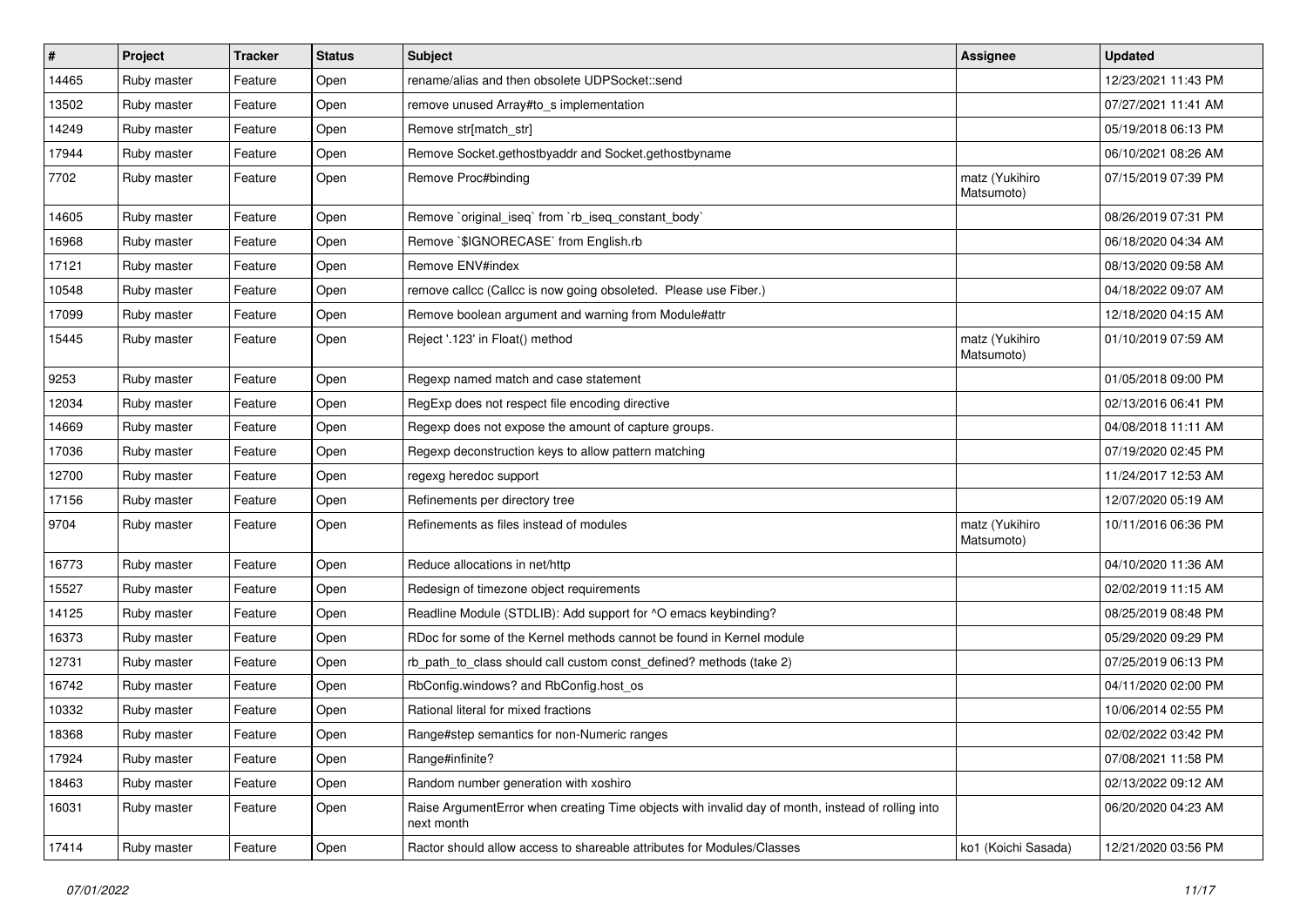| $\vert$ # | Project     | <b>Tracker</b> | <b>Status</b> | <b>Subject</b>                                                                                              | <b>Assignee</b>              | <b>Updated</b>      |
|-----------|-------------|----------------|---------------|-------------------------------------------------------------------------------------------------------------|------------------------------|---------------------|
| 17298     | Ruby master | Feature        | Open          | Ractor's basket communication APIs                                                                          |                              | 11/13/2020 04:16 PM |
| 17286     | Ruby master | Feature        | Open          | `Ractor.new` should accept `move: true`                                                                     |                              | 11/08/2020 03:01 AM |
| 17393     | Ruby master | Feature        | Open          | `Ractor::Moved#inspect`                                                                                     | ko1 (Koichi Sasada)          | 12/21/2020 05:47 PM |
| 17404     | Ruby master | Feature        | Open          | Ractor `move:` API to allow shareability check                                                              | ko1 (Koichi Sasada)          | 12/18/2020 09:17 PM |
| 18127     | Ruby master | Feature        | Open          | Ractor-local version of Singleton                                                                           |                              | 11/09/2021 02:45 PM |
| 18814     | Ruby master | Feature        | Open          | Ractor: add method to query incoming message queue size                                                     |                              | 06/30/2022 10:58 AM |
| 9145      | Ruby master | Feature        | Open          | Queue#pop(true) return nil if empty instead of raising ThreadError                                          |                              | 01/01/2018 07:41 PM |
| 17357     | Ruby master | Feature        | Open          | Queue#pop`should have a block form for closed queues                                                        |                              | 01/12/2021 07:32 AM |
| 11518     | Ruby master | Feature        | Open          | Queue enhancement - promote! and promote_all!                                                               | matz (Yukihiro<br>Matsumoto) | 09/17/2015 08:40 PM |
| 11517     | Ruby master | Feature        | Open          | Queue enhancement - conditional pop                                                                         | matz (Yukihiro<br>Matsumoto) | 09/17/2015 09:02 PM |
| 11923     | Ruby master | Feature        | Open          | Put Struct accessors into separate module to allow redefining them in Struct.new's block                    |                              | 05/17/2016 06:37 AM |
| 13026     | Ruby master | Feature        | Open          | Public singleton methods                                                                                    |                              | 02/22/2017 06:53 PM |
| 15338     | Ruby master | Feature        | Open          | Provide way for C extensions to query if global variable is defined                                         |                              | 11/25/2018 09:32 AM |
| 10882     | Ruby master | Feature        | Open          | Provide Levenshtein distance implementation as part of stdlib                                               |                              | 02/26/2015 03:56 PM |
| 17758     | Ruby master | Feature        | Open          | Provide Hash#count for performance improvement                                                              |                              | 03/28/2021 06:39 PM |
| 15017     | Ruby master | Feature        | Open          | Provide extended information about Signal                                                                   |                              | 08/22/2018 05:42 AM |
| 10391     | Ruby master | Feature        | Open          | Provide %eISO-8859-1'string \xAA literal' string literals with explicit encoding                            |                              | 10/28/2014 10:27 AM |
| 17004     | Ruby master | Feature        | Open          | Provide a way for methods to omit their return value                                                        |                              | 07/20/2020 05:44 AM |
| 14938     | Ruby master | Feature        | Open          | Provide API to get same result as ruby -wc                                                                  |                              | 08/06/2018 06:27 PM |
| 16001     | Ruby master | Feature        | Open          | Provide an alias to Kernel#caller_locations(1,1) and Kernel#caller(1,1)                                     |                              | 09/04/2019 02:31 PM |
| 15811     | Ruby master | Feature        | Open          | Propsing new method for comparing equality of 2 (float) numbers relatively                                  |                              | 07/29/2019 04:40 PM |
| 18462     | Ruby master | Feature        | Open          | Proposal to merge WASI based WebAssembly support                                                            |                              | 03/24/2022 03:05 AM |
| 18410     | Ruby master | Feature        | Open          | Proposal to make inspect include underscores on numerics                                                    |                              | 12/16/2021 09:07 AM |
| 16287     | Ruby master | Feature        | Open          | Proposal to add .second and .third in particular to class Array                                             |                              | 10/31/2019 01:47 PM |
| 14869     | Ruby master | Feature        | Open          | Proposal to add Hash#===                                                                                    |                              | 08/09/2018 04:03 AM |
| 14916     | Ruby master | Feature        | Open          | Proposal to add Array#===                                                                                   |                              | 08/09/2018 04:06 AM |
| 12843     | Ruby master | Feature        | Open          | Proposal to add a new method to class File in order to determine the name of the file without any<br>suffix |                              | 10/17/2016 08:56 AM |
| 15879     | Ruby master | Feature        | Open          | Proposal: Time#to i accepts : unit keyword                                                                  |                              | 07/29/2019 07:32 AM |
| 18357     | Ruby master | Feature        | Open          | Proposal: stop raising when block passed to IO#each * closes the IO                                         |                              | 11/22/2021 09:03 PM |
| 12125     | Ruby master | Feature        | Open          | Proposal: Shorthand operator for Object#method                                                              |                              | 01/07/2022 06:23 PM |
| 16273     | Ruby master | Feature        | Open          | Proposal: Shorthand operator for "#instance_method"                                                         |                              | 01/14/2020 12:24 PM |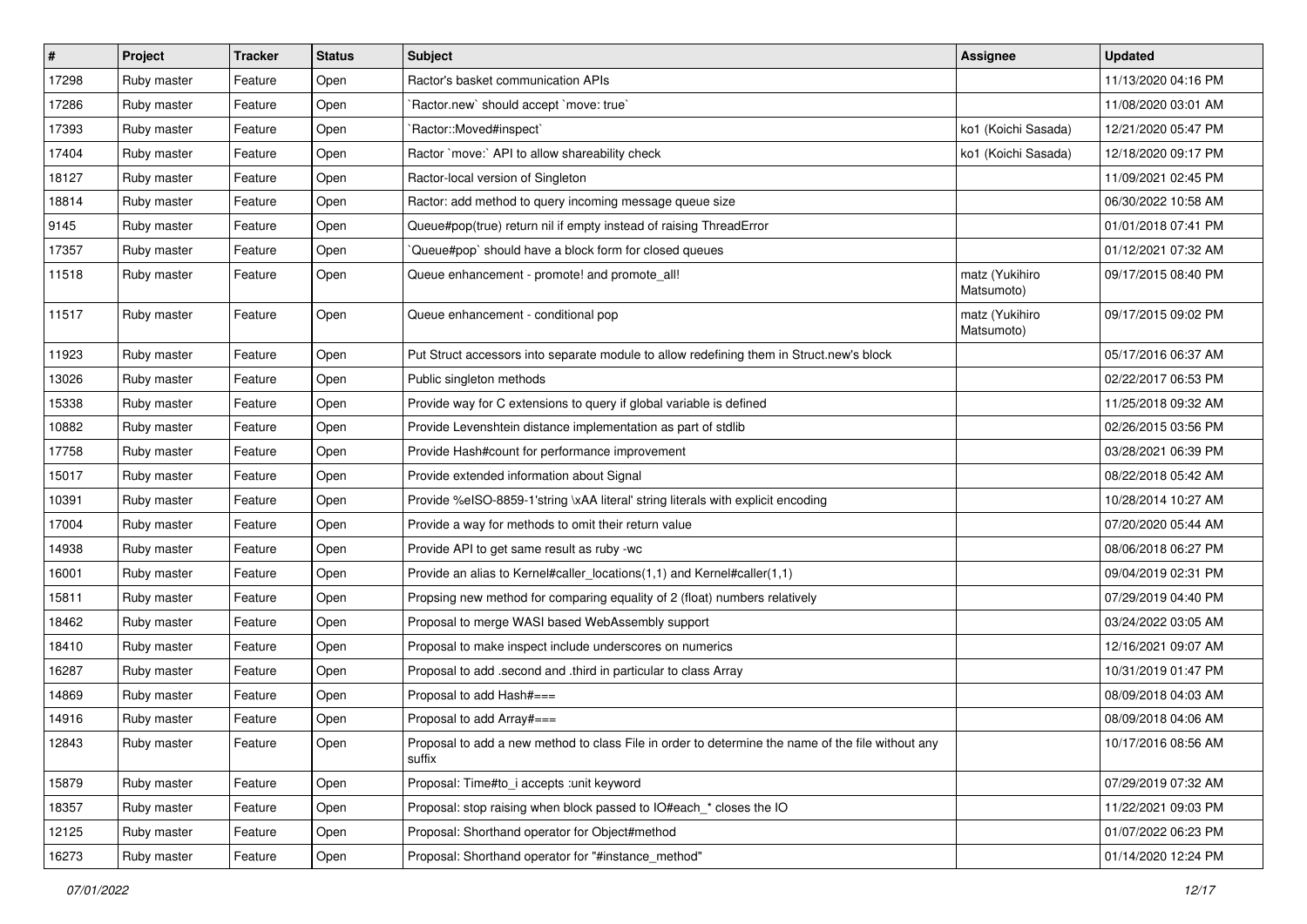| #     | Project     | <b>Tracker</b> | <b>Status</b> | Subject                                                                                                                                                    | <b>Assignee</b>              | <b>Updated</b>      |
|-------|-------------|----------------|---------------|------------------------------------------------------------------------------------------------------------------------------------------------------------|------------------------------|---------------------|
| 16341 | Ruby master | Feature        | Open          | Proposal: Set#to_proc and Hash#to_proc                                                                                                                     |                              | 11/12/2019 08:12 PM |
| 17786 | Ruby master | Feature        | Open          | Proposal: new "ends" keyword                                                                                                                               |                              | 04/11/2021 01:40 AM |
| 15580 | Ruby master | Feature        | Open          | Proposal: method addition to class String called .indices (String#indices)                                                                                 |                              | 07/29/2020 01:54 AM |
| 11868 | Ruby master | Feature        | Open          | Proposal for RubyVM::InstructionSequence.compile to return an object containing the syntax error<br>information currently written to STDERR                |                              | 04/21/2016 05:49 AM |
| 11815 | Ruby master | Feature        | Open          | Proposal for method `Array#difference`                                                                                                                     |                              | 07/20/2020 11:34 PM |
| 11361 | Ruby master | Feature        | Open          | proposal for easy method to nil-guard for generated variable name.                                                                                         |                              | 02/21/2016 12:01 PM |
| 18841 | Ruby master | Feature        | Open          | Proposal: autoload_relative                                                                                                                                |                              | 06/19/2022 11:22 PM |
| 17579 | Ruby master | Feature        | Open          | [Proposal] A suggestion for newline-separated shorthand notation, for the creation of Arrays<br>containing strings that may contain ' ' (space) characters |                              | 01/25/2021 04:33 PM |
| 15864 | Ruby master | Feature        | Open          | Proposal: Add methods to determine if it is an infinite range                                                                                              |                              | 08/22/2019 07:36 AM |
| 10215 | Ruby master | Feature        | Open          | prohibit subclassing for classes without allocator in Ruby                                                                                                 |                              | 09/08/2014 07:29 AM |
| 15302 | Ruby master | Feature        | Open          | Proc#with and Proc#by, for partial function application and currying                                                                                       |                              | 11/23/2018 10:16 AM |
| 7082  | Ruby master | Feature        | Open          | Process. kill 0 in windows can return spurious success                                                                                                     |                              | 12/25/2017 06:15 PM |
| 8786  | Ruby master | Feature        | Open          | Process.clock gettime(:realtime)                                                                                                                           |                              | 08/15/2013 10:33 PM |
| 15477 | Ruby master | Feature        | Open          | Proc#arity returns -1 for composed lambda Procs of known arguments                                                                                         |                              | 03/15/2019 12:39 PM |
| 16752 | Ruby master | Feature        | Open          | :private param for const_set                                                                                                                               |                              | 04/03/2020 12:35 AM |
| 17647 | Ruby master | Feature        | Open          | Print register `r11` on 32-bit ARM Linux                                                                                                                   |                              | 04/30/2021 11:22 AM |
| 18360 | Ruby master | Feature        | Open          | PrettyPrint enhancements                                                                                                                                   |                              | 11/24/2021 12:15 AM |
| 16816 | Ruby master | Feature        | Open          | Prematurely terminated Enumerator should stay terminated                                                                                                   |                              | 04/09/2021 09:24 PM |
| 10343 | Ruby master | Feature        | Open          | Postfix notations for 'when' and 'else' inside 'case' statement                                                                                            |                              | 10/08/2014 05:25 PM |
| 11446 | Ruby master | Feature        | Open          | Possible work around for the requirement to supplying arguments like this: .map(&:method,<br><arguments>)</arguments>                                      |                              | 08/14/2015 04:40 PM |
| 11630 | Ruby master | Feature        | Open          | possibility to serialize Proc or Lambda                                                                                                                    |                              | 11/23/2015 01:34 PM |
| 11700 | Ruby master | Feature        | Open          | positive flags for reverse lookup to socket                                                                                                                |                              | 11/17/2015 02:48 AM |
| 11735 | Ruby master | Feature        | Open          | Porting String#squish and String#squish! from Ruby on Rails' Active Support                                                                                | matz (Yukihiro<br>Matsumoto) | 06/24/2016 08:02 AM |
| 9853  | Ruby master | Feature        | Open          | Please consider quoted generation of hash like in %h( foo bar bee blaa )                                                                                   |                              | 05/19/2014 04:43 PM |
| 10308 | Ruby master | Feature        | Open          | Pipes in Ruby                                                                                                                                              |                              | 09/30/2014 11:21 PM |
| 14392 | Ruby master | Feature        | Open          | Pipe operator                                                                                                                                              |                              | 12/13/2018 09:51 AM |
| 11100 | Ruby master | Feature        | Open          | Permit multiple captures with String[Regexp, ]                                                                                                             |                              | 01/24/2016 08:42 AM |
| 15172 | Ruby master | Feature        | Open          | Performance: create method(s) to mimic __builtin_ctz compiler directive functionality                                                                      |                              | 12/28/2018 05:11 PM |
| 14574 | Ruby master | Feature        | Open          | percent literals and binary encoding strings                                                                                                               |                              | 03/04/2018 07:38 AM |
| 18384 | Ruby master | Feature        | Open          | Pattern Match Object                                                                                                                                       |                              | 05/07/2022 06:01 PM |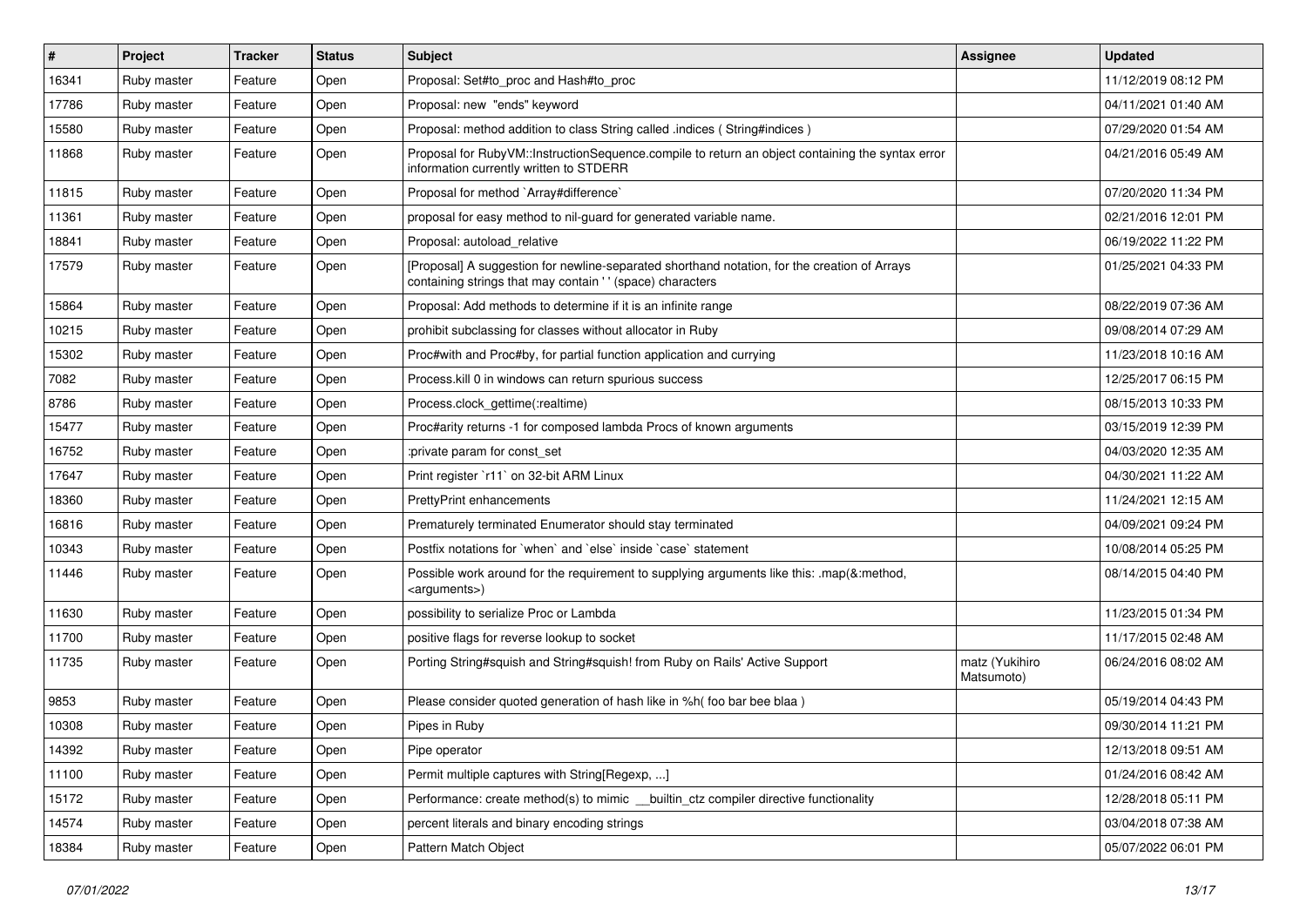| $\vert$ # | Project     | <b>Tracker</b> | <b>Status</b> | <b>Subject</b>                                                             | <b>Assignee</b>               | <b>Updated</b>      |
|-----------|-------------|----------------|---------------|----------------------------------------------------------------------------|-------------------------------|---------------------|
| 16370     | Ruby master | Feature        | Open          | Pattern matching with variable assignment (the priority of `in` operator)  |                               | 11/27/2019 01:55 PM |
| 15918     | Ruby master | Feature        | Open          | Pattern matching for Set                                                   | ktsj (Kazuki Tsujimoto)       | 07/29/2019 08:12 AM |
| 18583     | Ruby master | Feature        | Open          | Pattern-matching: API for custom unpacking strategies?                     |                               | 03/17/2022 01:10 PM |
| 14715     | Ruby master | Feature        | Open          | Pathname#== should compare by #realpath instead of #to_s                   |                               | 08/26/2019 07:38 PM |
| 10370     | Ruby master | Feature        | Open          | [PATCH] We don't need to check whether rb_block_call exists                |                               | 01/29/2019 06:46 PM |
| 11634     | Ruby master | Feature        | Open          | [PATCH] variable.c (rb_global_tbl): convert to id_table                    |                               | 10/29/2015 08:11 PM |
| 11299     | Ruby master | Feature        | Open          | [PATCH] use Array instead of custom struct for generic ivars               | normalperson (Eric<br>Wong)   | 06/24/2015 12:38 AM |
| 15350     | Ruby master | Feature        | Open          | [PATCH] thread_sync.c (queue_sleep): remove deadlock checking              |                               | 12/05/2018 08:42 AM |
| 14851     | Ruby master | Feature        | Open          | [PATCH] thread_pthread.c: remove non-sleepy timer thread implementation    |                               | 07/19/2021 05:23 AM |
| 13514     | Ruby master | Feature        | Open          | [PATCH] thread_pthread.c (native_sleep): preserve old unblock function     |                               | 07/27/2021 11:41 AM |
| 14759     | Ruby master | Feature        | Open          | [PATCH] set M_ARENA_MAX for glibc malloc                                   |                               | 03/15/2019 06:54 AM |
| 14153     | Ruby master | Feature        | Open          | [PATCH] resurrection of # -*- warn_past_scope: true -*-                    |                               | 12/26/2017 08:53 AM |
| 11710     | Ruby master | Feature        | Open          | [PATCH] Replace Set#merge with Set#merge! and make Set#merge non-mutating. | knu (Akinori MUSHA)           | 11/18/2015 07:28 PM |
| 13245     | Ruby master | Feature        | Open          | [PATCH] reject inter-thread TLS modification                               |                               | 09/12/2017 12:54 PM |
| 11796     | Ruby master | Feature        | Open          | [PATCH] Refactor reduce call get_stat()                                    |                               | 12/09/2015 02:33 PM |
| 11431     | Ruby master | Feature        | Open          | [PATCH] rb_parser_compile_*: remove volatile arg                           |                               | 07/27/2021 07:27 AM |
| 13103     | Ruby master | Feature        | Open          | [PATCH] random.c: use "__NR_" syscall prefix on Linux (instead of "SYS_")  |                               | 01/11/2017 10:51 PM |
| 10423     | Ruby master | Feature        | Open          | [PATCH] opt_str_lit*: avoid literal string allocations                     | ko1 (Koichi Sasada)           | 01/05/2018 09:01 PM |
| 13719     | Ruby master | Feature        | Open          | [PATCH] net/http: allow existing socket arg for Net::HTTP.start            |                               | 09/12/2020 09:45 PM |
| 13383     | Ruby master | Feature        | Open          | [PATCH] Module#source_location                                             | ioquatix (Samuel<br>Williams) | 01/09/2020 05:16 AM |
| 11786     | Ruby master | Feature        | Open          | [PATCH] micro-optimize case dispatch even harder                           |                               | 12/09/2015 09:58 AM |
| 10225     | Ruby master | Feature        | Open          | [PATCH] *math.c: New method Math.normcdf                                   |                               | 01/05/2018 09:01 PM |
| 13385     | Ruby master | Feature        | Open          | [PATCH] Make Resolv::DNS::Name validation similar to host and dig commands | akr (Akira Tanaka)            | 06/16/2017 08:04 AM |
| 10328     | Ruby master | Feature        | Open          | [PATCH] make OPT_SUPPORT_JOKE a proper VM option                           | normalperson (Eric<br>Wong)   | 01/05/2018 09:01 PM |
| 11273     | Ruby master | Feature        | Open          | [PATCH] Make it possible to `load` from a FIFO file                        |                               | 07/23/2019 05:45 PM |
| 15006     | Ruby master | Feature        | Open          | [PATCH] io.c: use copy_file_range with every types of files                |                               | 08/21/2018 07:52 PM |
| 13095     | Ruby master | Feature        | Open          | [PATCH] io.c (rb_f_syscall): remove deprecation notice                     |                               | 03/26/2017 06:21 AM |
| 15305     | Ruby master | Feature        | Open          | [PATCH] include/ruby/ruby.h (RB_ALLOCV*): remove GC guard                  | nobu (Nobuyoshi<br>Nakada)    | 07/27/2021 11:39 AM |
| 14859     | Ruby master | Feature        | Open          | [PATCH] implement Timeout in VM                                            | ko1 (Koichi Sasada)           | 07/22/2018 07:42 AM |
| 14955     | Ruby master | Feature        | Open          | [PATCH] gc.c: use MADV_FREE to release most of the heap page body          |                               | 08/14/2018 03:04 AM |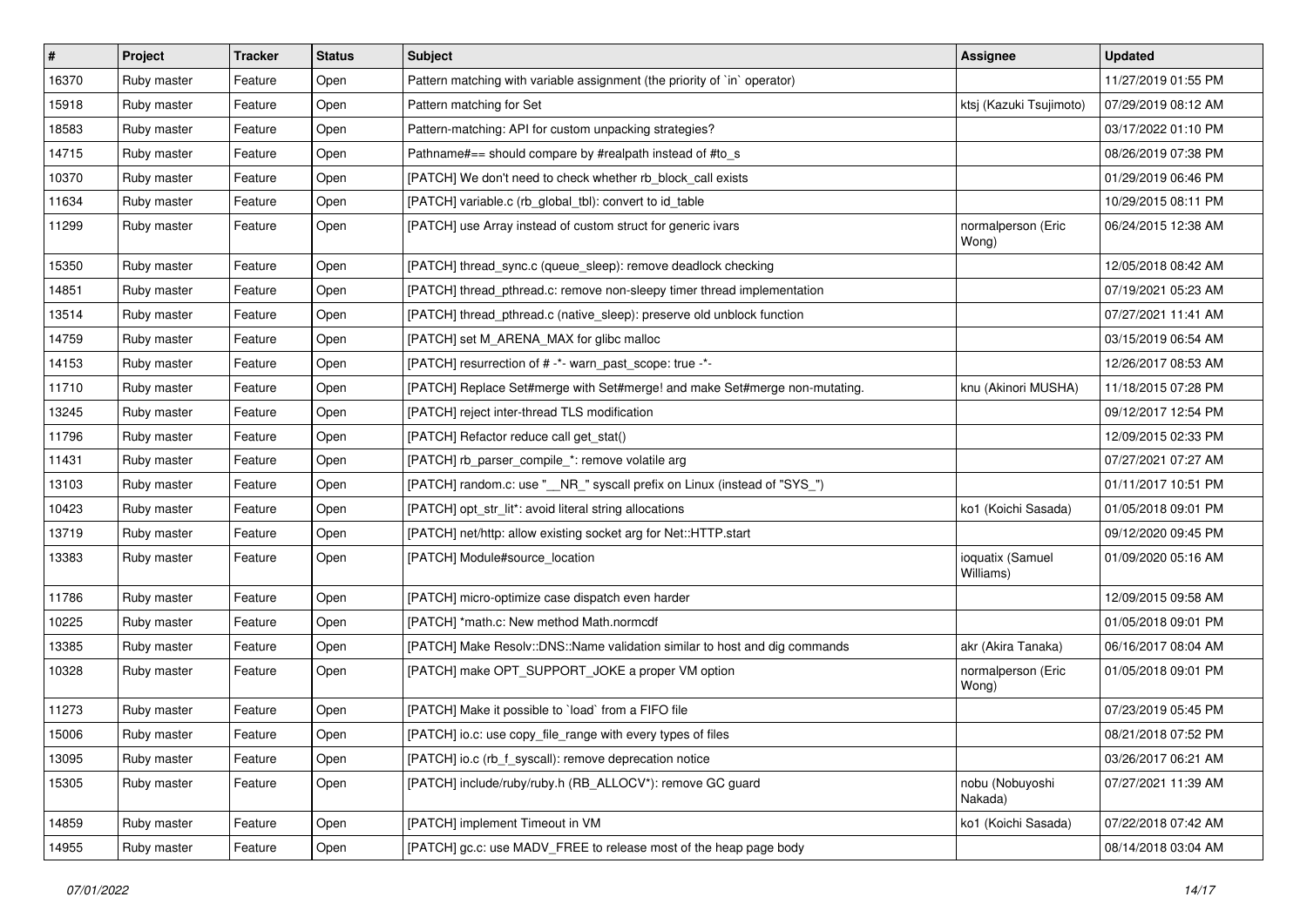| #     | Project     | <b>Tracker</b> | <b>Status</b> | <b>Subject</b>                                                                           | Assignee                     | <b>Updated</b>      |
|-------|-------------|----------------|---------------|------------------------------------------------------------------------------------------|------------------------------|---------------------|
| 14813 | Ruby master | Feature        | Open          | [PATCH] gc.c: make gc_enter+gc_exit pairs dtrace probes, too                             | ko1 (Koichi Sasada)          | 12/17/2018 07:42 AM |
| 13697 | Ruby master | Feature        | Open          | [PATCH]: futex based thread primitives                                                   | kosaki (Motohiro<br>KOSAKI)  | 01/28/2018 11:41 PM |
| 14177 | Ruby master | Feature        | Open          | PATCH: File::Stat#dev on Windows                                                         |                              | 12/25/2017 06:15 PM |
| 12017 | Ruby master | Feature        | Open          | [PATCH] dedupe string keys from Marshal.load                                             |                              | 01/25/2016 09:02 AM |
| 8566  | Ruby master | Feature        | Open          | [PATCH] Allow to configure additional preludes                                           |                              | 12/10/2014 01:13 PM |
| 10552 | Ruby master | Feature        | Open          | [PATCH] Add Enumerable#frequencies and Enumerable#relative_frequencies                   |                              | 11/30/2014 11:56 AM |
| 10927 | Ruby master | Feature        | Open          | [PATCH] Add default empty string to string replacements                                  |                              | 03/04/2015 10:49 AM |
| 11315 | Ruby master | Feature        | Open          | [PATCH] Add Array#^ for parity with other set-like operations.                           |                              | 06/29/2015 05:05 AM |
| 10726 | Ruby master | Feature        | Open          | [PATCH 4/4] * New methods: Set#power                                                     |                              | 01/28/2015 07:48 AM |
| 10386 | Ruby master | Feature        | Open          | [PATCH 3/3] There is little possibility of using m_sqrt at complex.c                     |                              | 11/10/2014 11:10 PM |
| 10505 | Ruby master | Feature        | Open          | [PATCH 2/n] DDDDDDDD./Object#eql? with block. (ja/en)                                    |                              | 11/13/2014 05:52 PM |
| 10474 | Ruby master | Feature        | Open          | [PATCH 1/1] Refactoring math.c (Combined some macros into one macro)                     |                              | 11/10/2014 10:29 PM |
| 10318 | Ruby master | Feature        | Open          | [PATCH 0/n] Let underscore be positionally matched arg to omit binding obvious variable. |                              | 12/10/2020 08:53 AM |
| 10455 | Ruby master | Feature        | Open          | [PATCH 0/n] Combine interface for creating new matrix                                    |                              | 10/29/2014 10:17 PM |
| 10378 | Ruby master | Feature        | Open          | [PATCH 0/3] It's better (1 + 0i).real? return true                                       |                              | 01/05/2018 09:01 PM |
| 17576 | Ruby master | Feature        | Open          | Partial Functions (procs, lambdas)                                                       |                              | 01/24/2021 07:58 PM |
| 16113 | Ruby master | Feature        | Open          | Partial application                                                                      |                              | 03/02/2021 02:00 PM |
| 6817  | Ruby master | Feature        | Open          | Partial application                                                                      | matz (Yukihiro<br>Matsumoto) | 12/25/2017 06:15 PM |
| 15734 | Ruby master | Feature        | Open          | Parsing of shorthand IPv4 addresses compatible with inet_aton                            |                              | 03/28/2019 05:50 PM |
| 18242 | Ruby master | Feature        | Open          | Parser makes multiple assignment sad in confusing way                                    |                              | 10/09/2021 07:58 AM |
| 14785 | Ruby master | Feature        | Open          | Parse guard statements like regular conditionals                                         |                              | 05/25/2018 05:46 AM |
| 12094 | Ruby master | Feature        | Open          | parameterized property assignment: $o.prop(arg) = 1$                                     |                              | 03/17/2016 07:05 AM |
| 9614  | Ruby master | Feature        | Open          | ordering of non-Hash items which use st_ internally                                      | matz (Yukihiro<br>Matsumoto) | 01/05/2018 09:00 PM |
| 15945 | Ruby master | Feature        | Open          | Option to truncate in `String#ljust`, `String#rjust`, and `String#center`                |                              | 06/20/2019 02:39 PM |
| 15724 | Ruby master | Feature        | Open          | Optionally suppress output from IRB for assignment expressions                           |                              | 03/27/2019 08:43 PM |
| 16431 | Ruby master | Feature        | Open          | Optionally load did_you_mean (and RubyGems)                                              |                              | 12/18/2019 07:19 PM |
| 17115 | Ruby master | Feature        | Open          | Optimize String#casecmp? for ASCII strings                                               |                              | 08/15/2020 03:48 AM |
| 17288 | Ruby master | Feature        | Open          | Optimize _send_ call with a literal method name                                          | matz (Yukihiro<br>Matsumoto) | 10/30/2020 12:17 AM |
| 12755 | Ruby master | Feature        | Open          | optimize instruction sequence                                                            |                              | 09/12/2016 07:05 AM |
| 16600 | Ruby master | Feature        | Open          | Optimized opcodes for frozen arrays and hashes literals                                  |                              | 01/30/2020 09:51 AM |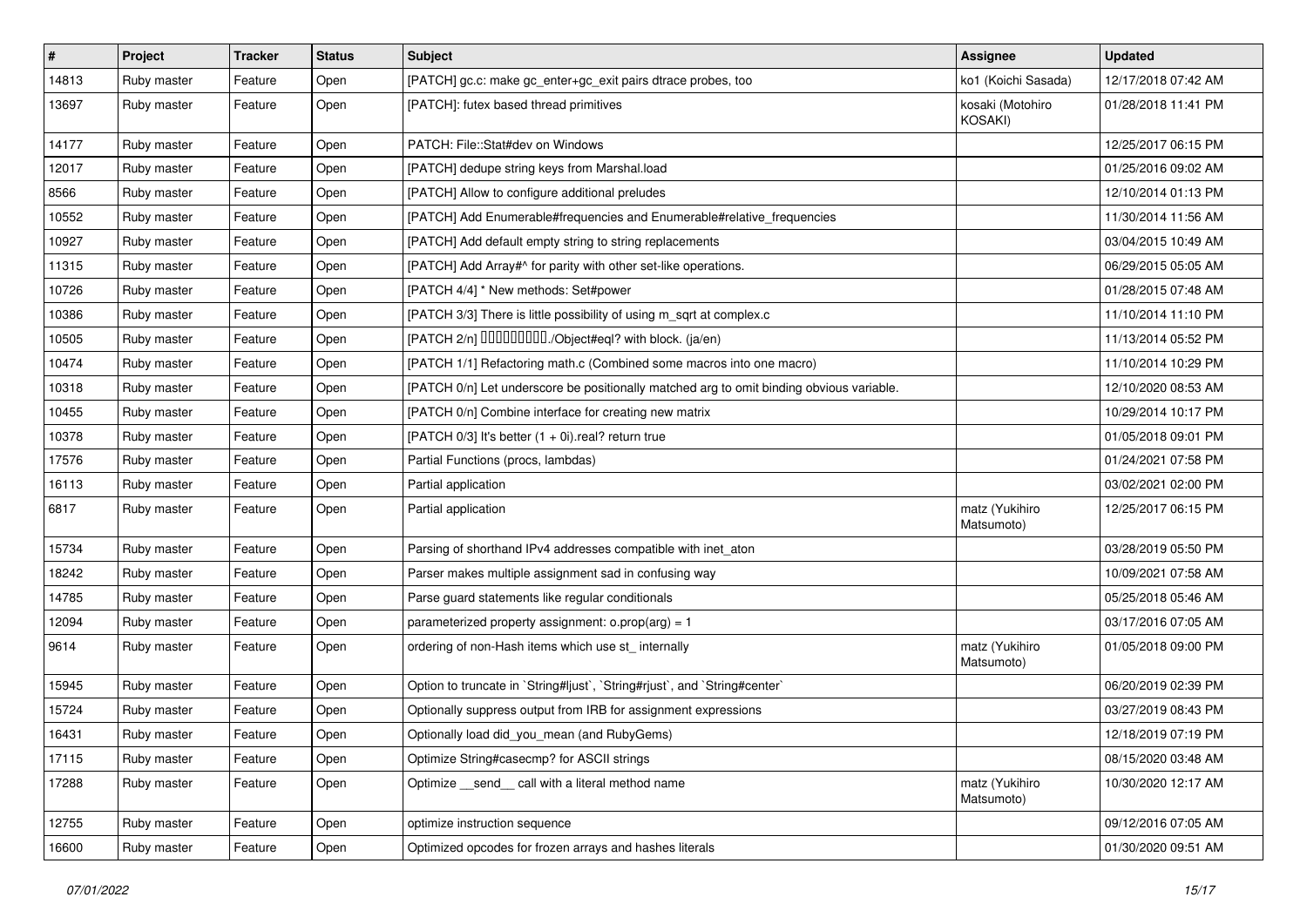| $\vert$ # | Project     | <b>Tracker</b> | <b>Status</b> | <b>Subject</b>                                                                 | <b>Assignee</b>              | <b>Updated</b>      |
|-----------|-------------|----------------|---------------|--------------------------------------------------------------------------------|------------------------------|---------------------|
| 15881     | Ruby master | Feature        | Open          | Optimize deconstruct in pattern matching                                       | ktsj (Kazuki Tsujimoto)      | 12/25/2019 04:28 AM |
| 15721     | Ruby master | Feature        | Open          | optimize comparison of special const                                           |                              | 03/22/2019 06:25 AM |
| 9667      | Ruby master | Feature        | Open          | Optimization of __FILE__ and __dir_                                            |                              | 03/25/2014 04:48 AM |
| 16049     | Ruby master | Feature        | Open          | optimization for frozen dynamic string literals "#{exp}".dup and +"#{exp}"     |                              | 08/14/2019 04:30 PM |
| 12403     | Ruby master | Feature        | Open          | Optimise Regexp#match?                                                         |                              | 05/24/2016 05:54 AM |
| 12869     | Ruby master | Feature        | Open          | open-uri's open rejects `BOM' in encoding                                      |                              | 10/25/2016 05:06 AM |
| 8544      | Ruby master | Feature        | Open          | OpenURI should open 'file://' URIs                                             |                              | 12/12/2015 04:30 PM |
| 17173     | Ruby master | Feature        | Open          | open-uri D ciphers DOOOOO                                                      | akr (Akira Tanaka)           | 09/25/2020 09:17 AM |
| 15225     | Ruby master | Feature        | Open          | OpenStruct: Recursively converting child Hash objects to OpenStruct objects.   |                              | 01/03/2021 02:30 AM |
| 14555     | Ruby master | Feature        | Open          | OpenStruct performance doesn't have to be slow                                 |                              | 02/27/2018 12:59 AM |
| 17316     | Ruby master | Feature        | Open          | On memoization                                                                 |                              | 05/13/2022 11:32 AM |
| 15463     | Ruby master | Feature        | Open          | oneshot coverage does not allow counting code lines without coverage           |                              | 12/25/2018 12:52 PM |
| 17258     | Ruby master | Feature        | Open          | Oneshot Branch Coverage                                                        |                              | 10/09/2020 08:26 PM |
| 15936     | Ruby master | Feature        | Open          | on_error in lieu of rescue, raise                                              |                              | 06/21/2019 07:05 PM |
| 8804      | Ruby master | Feature        | Open          | ONCE syntax                                                                    | matz (Yukihiro<br>Matsumoto) | 01/04/2020 08:26 PM |
| 8663      | Ruby master | Feature        | Open          | Officialy alias ArgumentError to ArgError                                      | matz (Yukihiro<br>Matsumoto) | 08/09/2013 07:42 PM |
| 11292     | Ruby master | Feature        | Open          | objspace: Dump type of special consts                                          | tmm1 (Aman Karmani)          | 06/22/2015 04:22 AM |
| 12523     | Ruby master | Feature        | Open          | `Object#values_at`                                                             |                              | 01/05/2020 03:44 PM |
| 8614      | Ruby master | Feature        | Open          | Object#singleton_class with a block                                            |                              | 07/12/2013 10:14 AM |
| 18776     | Ruby master | Feature        | Open          | <b>Object Shapes</b>                                                           |                              | 05/13/2022 01:11 AM |
| 6758      | Ruby master | Feature        | Open          | Object#sequence                                                                |                              | 12/25/2017 06:15 PM |
| 18573     | Ruby master | Feature        | Open          | Object#pack1                                                                   |                              | 02/08/2022 08:51 AM |
| 16374     | Ruby master | Feature        | Open          | Object#nullify to provide scalars with the effect similar to Enumerable#reject |                              | 12/08/2019 02:30 AM |
| 17330     | Ruby master | Feature        | Open          | Object#non                                                                     |                              | 01/25/2021 03:54 PM |
| 8506      | Ruby master | Feature        | Open          | Object#iter_for / Object#to_iter                                               |                              | 06/10/2013 05:21 PM |
| 11694     | Ruby master | Feature        | Open          | Numeric#nonpositive?, nonnegative?                                             |                              | 11/16/2015 12:56 AM |
| 17184     | Ruby master | Feature        | Open          | No stdlib function to perform simple string replacement                        | matz (Yukihiro<br>Matsumoto) | 02/23/2021 09:27 PM |
| 18647     | Ruby master | Feature        | Open          | Non-recursive option for iseq-targeted Tracepoints in ruby 2.6+                |                              | 03/18/2022 09:41 AM |
| 8714      | Ruby master | Feature        | Open          | Non-interpolated regular expression literal                                    |                              | 08/02/2013 08:00 PM |
| 18285     | Ruby master | Feature        | Open          | NoMethodError#message uses a lot of CPU/is really expensive to call            |                              | 01/30/2022 12:45 PM |
| 18194     | Ruby master | Feature        | Open          | No easy way to format exception messages per thread/fiber scheduler context.   | mame (Yusuke Endoh)          | 09/29/2021 10:10 AM |